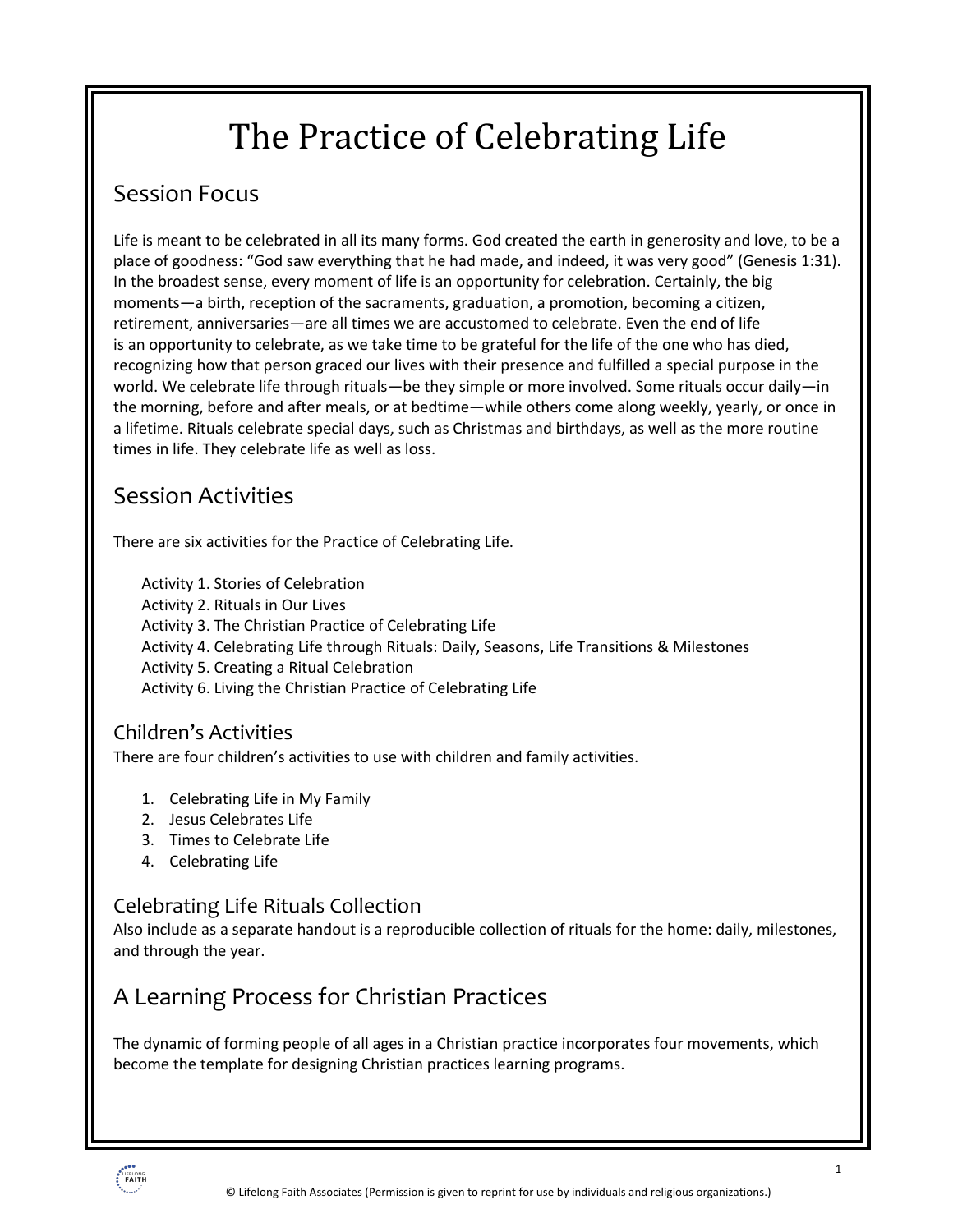#### **Movement 1. Reflecting on Our Lives**

The first movement, *Reflecting*, taps into a basic area of human need that can find meaning and purpose in a Christian practice. Reflecting gives people an opportunity to become aware of how they experience a basic human need and hunger for the Christian practice in their own life. Reflecting also provides space for people to become aware of how they already engage in this practice, and the things that distort or hinder the practice.

Oftentimes this first movement begins with real-life stories (presentations, print, audio, and/or video) of people who seek meaning and purpose for their lives through a particular practice. This helps spark people's reflection and storytelling.

#### **Movement 2. Exploring the Christian Practice**

The second movement, *Exploring*, grounds the Christian practice in the Bible by describing how the biblical story deepens our understanding of the Christian practice and connects to people's human needs and hungers. We present the wisdom of the Christian tradition on a particular Christian practice, describing what people today, and throughout history, actually do when they are engaged well in a particular practice—how people or communities live the practice with exceptional grace and skill. By connecting the Christian practice to human needs and hungers, people can identify how and why a practice is important to living a meaningful life.

#### **Movement 3. Experiencing the Christian Practice**

The third movement, *Experiencing*, immerses people in the actual practice—opportunities to experience activities that lead them into the Christian practice. This immersion can take place in programs, within the life of the Christian community (such as worship and ministry activities), and/or out in the community (serving people, providing hospitality, etc.). The key is that people actually experience the practice.

#### **Movement 4. Living the Practice**

The fourth movement, *Living*, includes reflecting on the experience of the practice activities (Movement 3); showing people how to make the Christian practice a part of everyday life; and providing people with a variety of tools and activities to integrate the Christian practice into their daily life—at home, at work, at school, and in the world. Here are the learning activities for each movement of the Practice of Caring for the Body.

#### Learning Activities through the Four Movements

#### **Movement 1. Reflecting on Life Experience**

Activity 1. Stories of Celebration Activity 2. Rituals in Our Lives

#### **Movement 2. Exploring the Christian Practice**

Activity 3. The Christian Practice of Celebrating Life

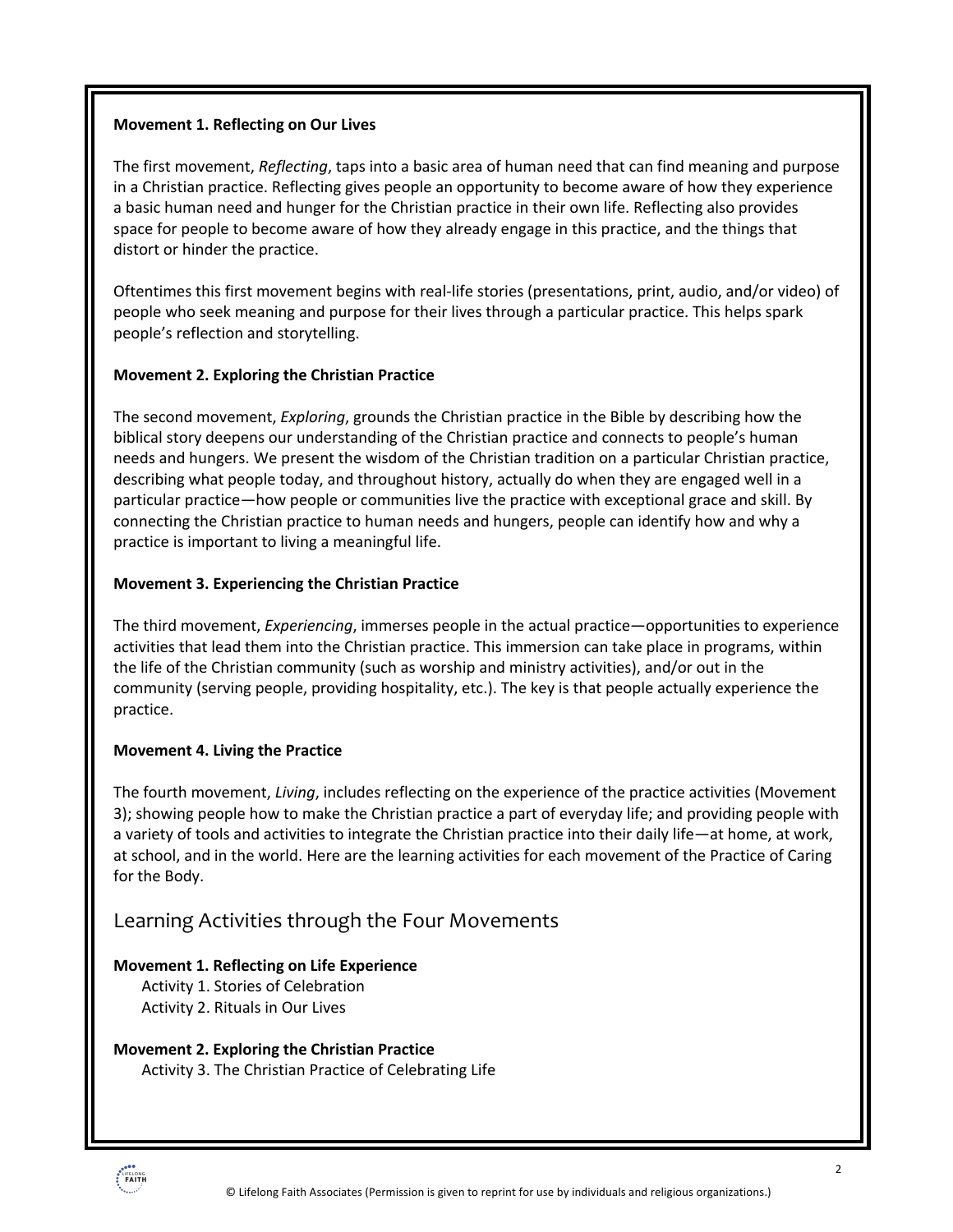#### **Movement 3. Experiencing the Christian Practice**

Activity 4. Celebrating Life through Rituals: Daily, Seasons, Life Transitions & Milestones Activity 5. Creating a Ritual Celebration

#### **Movement 4. Living the Practice**

Activity 6. Living the Christian Practice of Celebrating Life

### Session Plan

#### Intergenerational Design: Whole Group with Age-Appropriate Table Groups

This session works best with the whole group in the same room and a presentation/facilitation team that guides people through the activities in age-appropriate table groups. Guide the table groups through each of the activities at the same time.

- Organize people into table groups based on age groupings: families with children (grades 1-5), middle school adolescents, high school adolescents, young adults, and adults.
- The lead facilitator guides the entire group through each of the learning experiences. All presentations and activity instructions are given to the whole group.
- The age-appropriate learning activities within each learning experience are conducted in table groups. Give them all the handouts and learning materials needed for the learning experiences.
- Where needed, small group leaders facilitate the work of the table groups.

#### Part 1. (5 minutes) Gathering & Opening Prayer

• Open the session with a reading from Ecclesiastes 3:1-2, 4-7, 10–13.

#### Part 2. (20-25 minutes) All Ages Learning: Stories of Celebration

- Distribute the handouts for Activity 1 and 2 to each table group. Distribute **Celebrating Life in My Family** handout to children or families with children groups.
- Use **Activity 1. Stories of Celebration** to begin the session by celebrating a simple ritual such as a daily ritual, seasonal ritual (liturgical year or calendar year), or life transition and milestone. For example if you are beginning your program with a meal, conduct a table ritual before or after the meal (see the table rituals in the Celebrating Life Rituals Collection document). Have your ritual experience model the key elements of a celebration that will be introduced in this session: symbol(s), Scripture reading, prayer or blessing, music to sing or listen to, and decoration of the environment.

Share with the group the four stories about celebrating life in the Activity. Use a different reader for each story. You can illustrate the stories with photos in a PowerPoint presentation.

• Using **Activity 2. Rituals in Our Lives** ask people to complete the reflection questions on the "Rituals in Our Life" worksheet. Children and families with children groups can use the **Celebrating Life in My Family** handout in the children's activities.

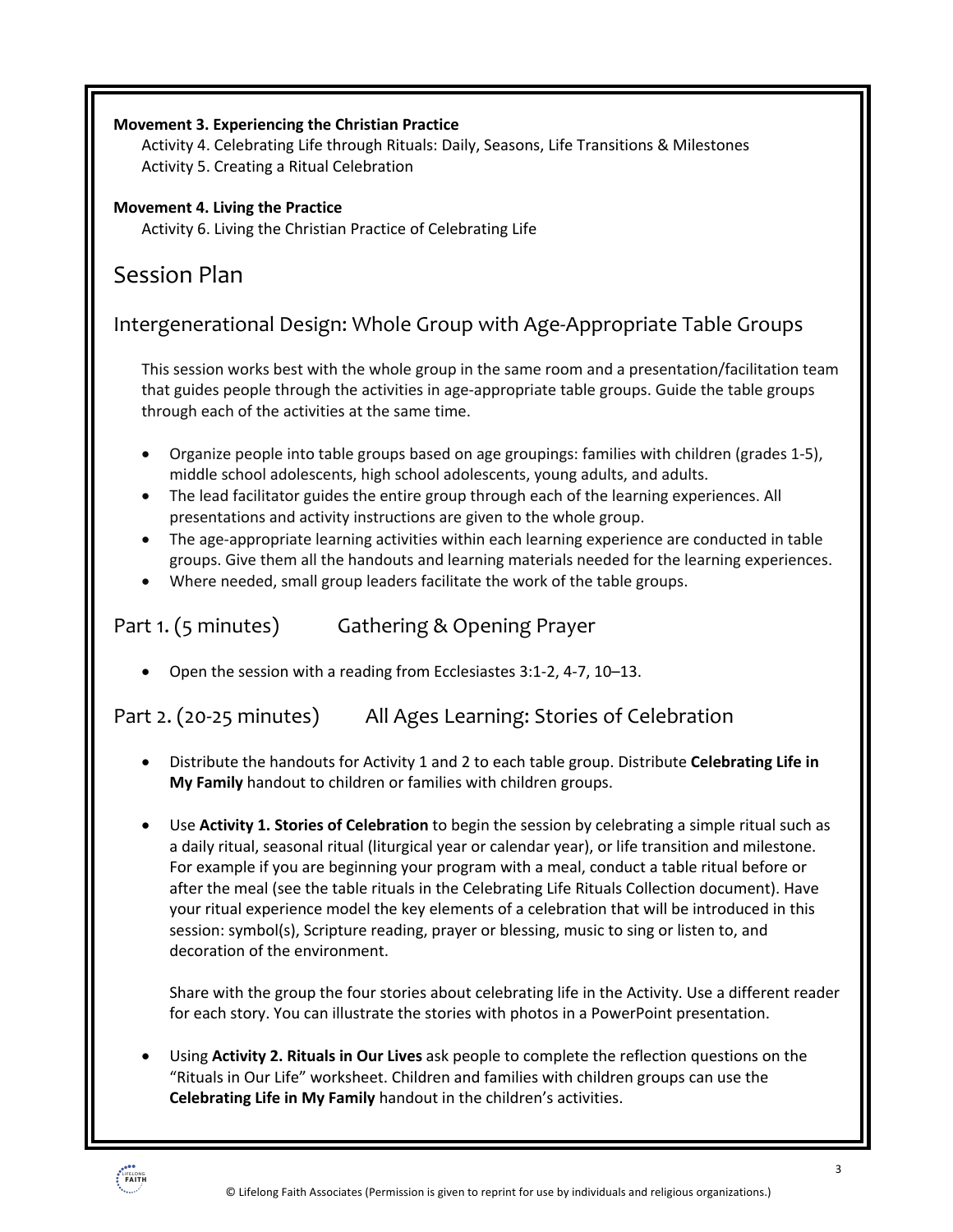### Part 3. (75-90 minutes) In Depth Learning Experience: The Christian Practice of Celebrating Life

• Use **Activity 3. The Christian Practice of Celebrating Life** to create a presentation with the examples of celebrating rituals in the Bible. Create a presentation, illustrated with photos of the content, that includes reading the key biblical passages and presenting the commentary. Conclude your presentation with small group discussion using the questions.

Children or families with children groups can use the handout, **Jesus Celebrates Life**, in the children's activities.

• Use **Activity 4. Celebrating Life through Rituals: Daily, Seasons, Life Transitions & Milestones** to give people direct experiences of ritual celebrations and the opportunity to create their own ritual celebration. Three types of ritual celebrations are presented: **daily ritual**, **seasonal ritual** (liturgical year or calendar year), and **life transition and milestone**. In Activity #1 you celebrated a simple ritual from one of these three categories. In this part of the session you will offer two more ritual experiences, so that participants experience all three types.

Children or families with children group can use the handout, **Times to Celebrate Life**, in the children's activities.

• In the spirit of TV cooking shows conduct a demonstration of how to create a ritual celebration with the example of your own celebration, while people create their own version of the celebration for their personal use. Use **Activity 5. Creating a Ritual Celebration** to guide people through the process.

Part 4. (20-25 minutes) Applying the Learning

• If time allows in your design, conduct **Activity 6. Living the Christian Practice of Celebrating Life** which helps people identify ways that they can integrate the Christian practice of Celebrating Life into their daily and yearly life by developing a daily rituals plan and a yearly rituals plan.

Children or families with children group can use the handout, **Celebrating Life**, in the children's activities.

• Review the resource "Celebrating Life Rituals Collection"

### Part 5. (5 minutes) Closing Prayer

### Materials Needed

Check each activity for the materials that are needed.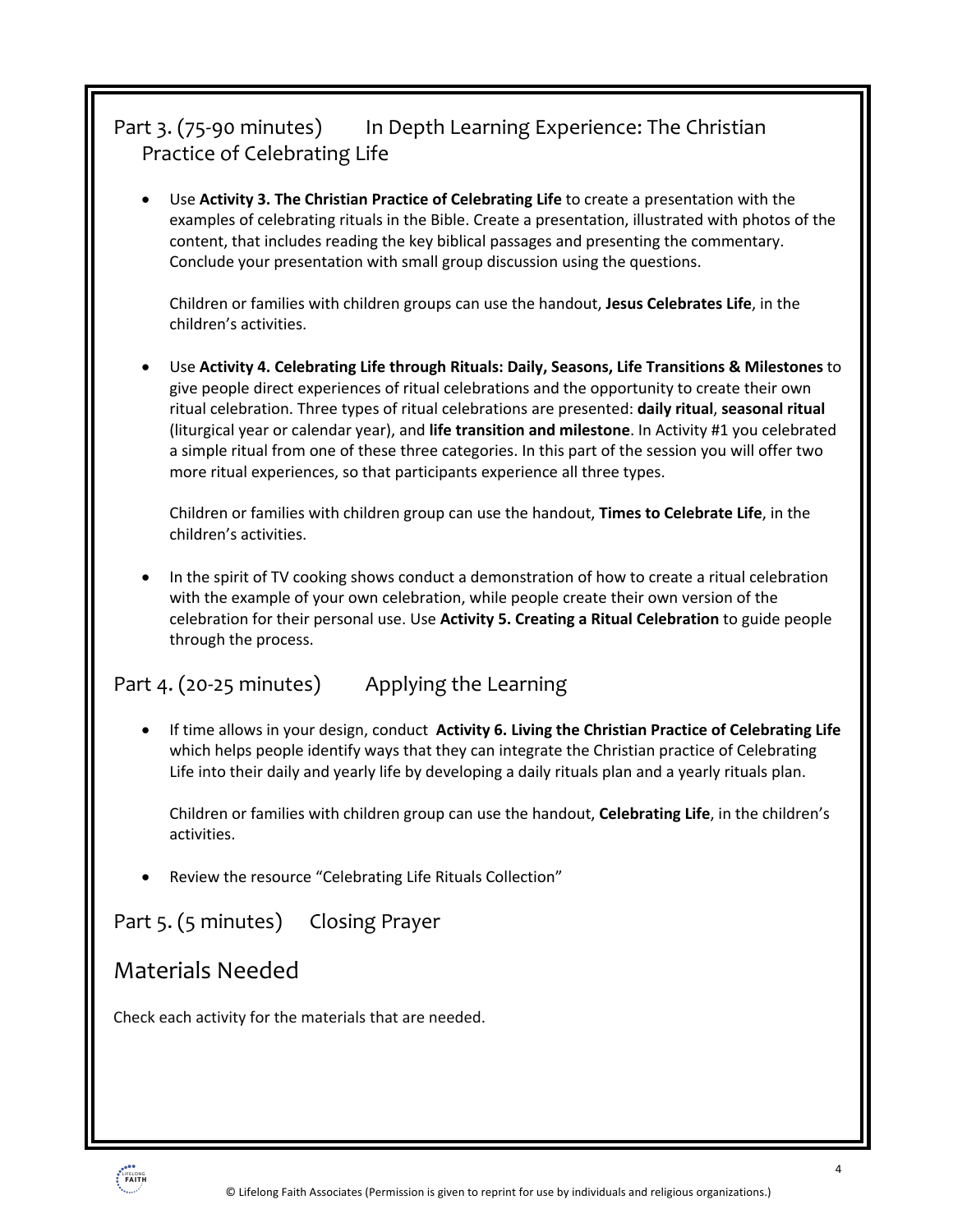# Additional Celebrate Life Activities

Celebrating Life Activities from Vibrant Faith at Home (www.vibrantfaithprojects.org/vibrant-faith-home.html)

There are Vibrant Faith at Home activities for families with children, teens, young adults, and adults. Each age group has a **Ritual and Tradition** category which includes a variety of celebrations. Check out the Ritual and Tradition activities:

- Families with Children: https://www.vibrantfaithprojects.org/families-with-children.html
- Teens: https://www.vibrantfaithprojects.org/teens--families.html
- Young Adults: https://www.vibrantfaithprojects.org/young-adults.html
- Adults: https://www.vibrantfaithprojects.org/adults--couples.html

All of the activities are in PDF files with a simple formatting to make it easy to use and download. You can provide these to people in variety of waysthrough age group programming, family or intergenerational programming, on a website, in an e-newsletter, on social media, etc. Vibrant Faith grants permission to use these activities in print or digital formats.

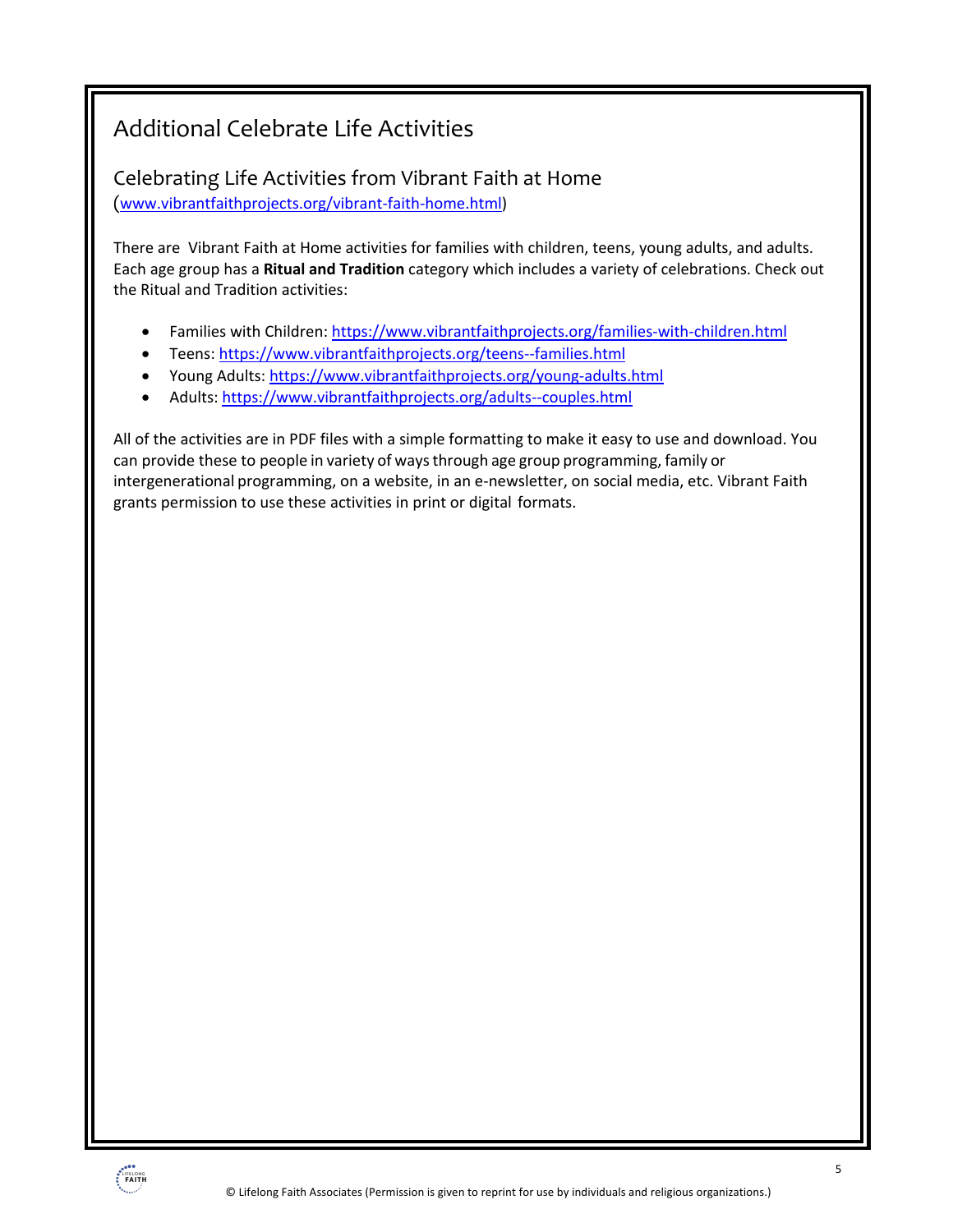# Activity 1. Stories of Celebration

### Plan

### Opening Ritual

Begin this activity by celebrating a simple ritual such as a **daily ritual**, **seasonal ritual** (liturgical year or calendar year), or **life transition and milestone**. For example if you are beginning your program with a meal, conduct a table ritual before or after the meal (see the table rituals in the Celebrating Life Rituals Collection document). Have your ritual experience model the key elements of a celebration that will be introduced in this session: symbol(s), Scripture reading, prayer or blessing, music to sing or listen to, and decoration of the environment.

Experience the ritual.

Conclude with this quote:

Rituals are a central part of life whether it be in how meals are shared together, or how major events are marked… Rituals give us places to be playful, to explore the meaning of our lives, and to rework and rebuild family relationships. They connect us with our past, define our present life, and show us a path to our future as we pass on ceremonies, traditions, objects, symbols, and ways of being with each other, handed down from previous generations. (Evan Imber-Black and Janine Roberts, *Rituals in Our Times*)

### Stories of Celebrating Life

Share with the group the four stories about celebrating life in the Activity: "The Red Tree," "The Big Boy Bed," "Graduation and Beyond," and "Walking with Mary and Joseph." Use a different reader for each story. You can illustrate the stories with photos in a PowerPoint presentation.

## Activity

*I* commend enjoyment, for there is nothing better for people under the sun than to eat, and *drink, and enjoy themselves, for this will go with them in their toil through the days of life that God gives them under the sun.* (Ecclesiastes 8:15 )

# The Red Tree

A few months ago, in the golden crackle of fall, I woke up early on a Friday morning. I was getting a cold. That month, we hosted a baby shower, a wedding shower, and a rehearsal dinner at our house. I made a job transition at the church, which we all know means you work two entire jobs for a while, and call it a transition.

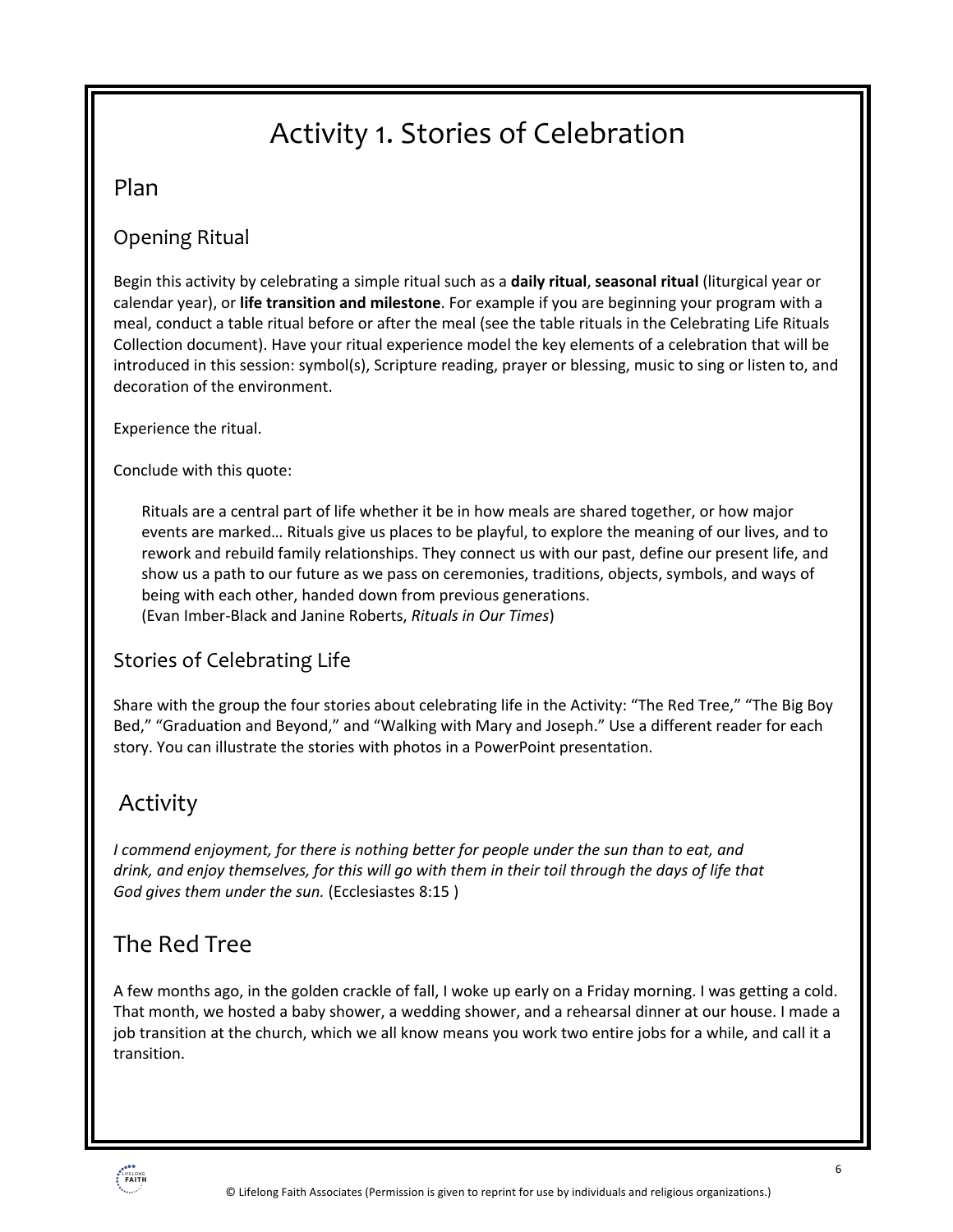A good friend got married, another celebrated her thirtieth birthday, another found out she's pregnant, and another adopted a newborn. My husband had his wisdom teeth removed, and on this particular Friday morning, I was two weeks from teaching at an event and had no idea what I was going to say or what I was going to wear, both of which were causing me just a teeny bit of stress.

My husband needed more gauze for his teeth, and more ice cream, and more soup, and while I was going, more strawberries. Okay.

I threw a coat over my pajamas, flew out the door, and raced through the store, throwing things in the cart. On the way home, I had a phone conversation that totally stressed me out about one of the upcoming events. When I got home, my husband told me that I bought the wrong gauze. You would think I could get the right gauze because I had already bought it seven times that week, but it was indeed the wrong gauze.

I didn't even let him finish what he was saying. I stomped out the door, back into the car, still in my pajamas, and as I opened the garage door again, I stopped in my tracks. In the park across the street, one of the tallest trees, twice as high as a two-story house, was the brightest, most insane, lit-fromwithin red I have ever seen. And it took my breath away, for two reasons.

First, because it was so beyond beautiful, and second, because I had not noticed one step of its turning. I had been in and out of my driveway a zillion times in the last two weeks and could not have told you if the tree was even still standing or not. As I stood there in the driveway, I realized that I had stopped seeing the most important things to see.

I saw the to-do list, the accumulation of things in the house that would have to be shoved in closets for the parties. I saw the stack of half-finished ramblings and Post-its all over my desk that were not turning themselves into a brilliant talk like I hoped they would. I saw the pile of things to go to the dry cleaner and the pile of work to be done and the pile of promises I had made and couldn't possibly keep. I saw the long list of meetings and projects at work and the long list of phone calls to return. I had gifts to buy and flights to schedule and oil to change and people to celebrate. But I wasn't seeing the people or the celebrations. I wasn't seeing anything beyond the chaos of my life and my home and my calendar.

It looked like a full calendar, a whirl of events and to-do lists and grocery lists. But underneath it all, the month was a greatest hits album, a collection of stories, one after another, of the rich and gorgeous ways that God tells his stories through our lives. What looked like a shower or a dinner or one more night to clean up after was actually one of God's best gifts, worth celebrating, worth seeing.

What looks like a plain old city street is just that until you lift up your eyes and see the red tree, and then you realize that this is not a plain city street. This is a masterpiece just here for the week, our very own wonder of the world, and I just about missed it. (Shauna Niequist in *Cold Tangerines*)

## The Big Boy Bed

A young woman I know called me recently to tell me this story of her youngest son, Paul. Paul had been sleeping in a portable crib the whole of his two and a half years. As can be expected, he has gotten rather long for the little bed, but plans for transferring him to a larger one were met with wailing

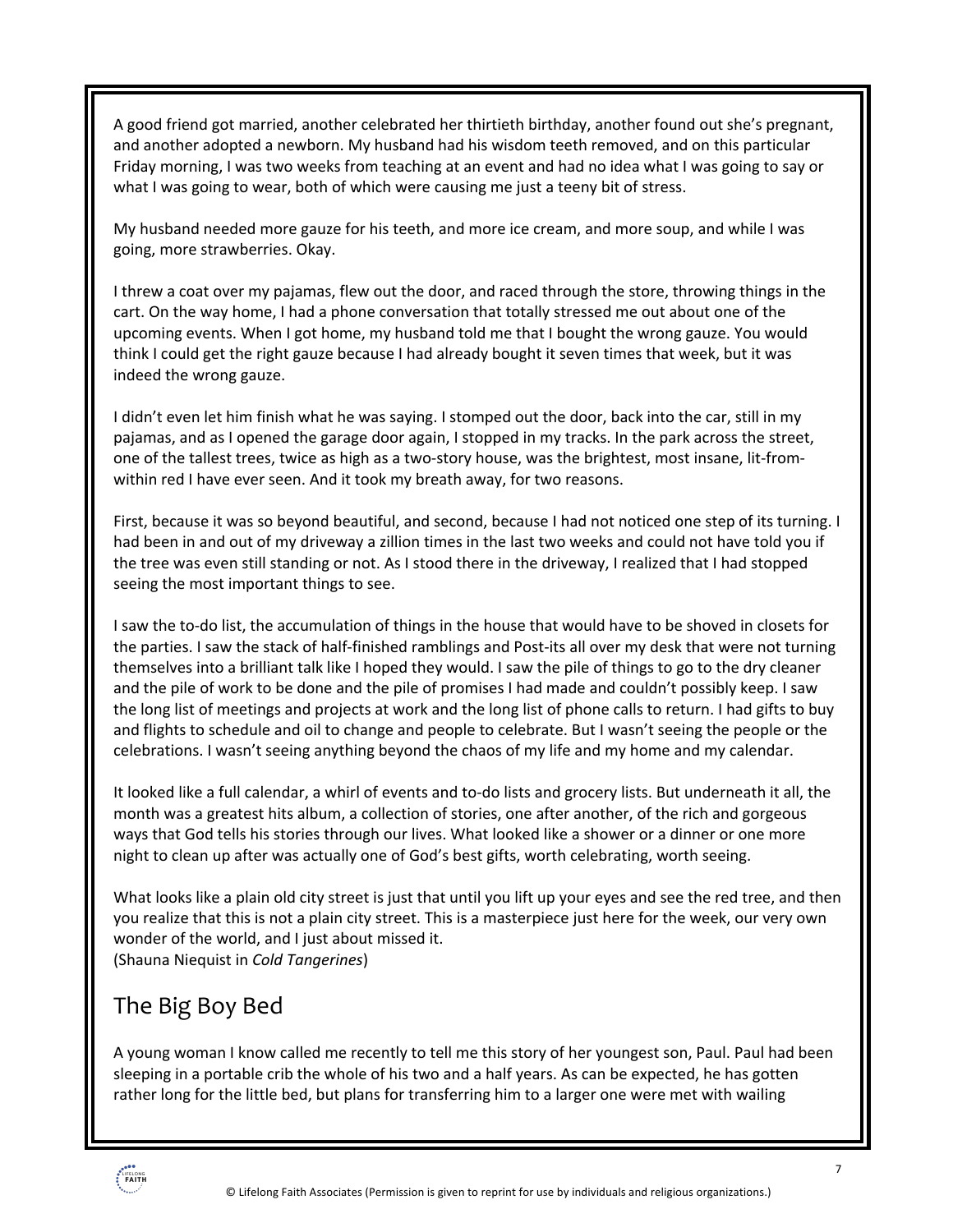resistance. Little Paul was still very attached to his bed. He'd know it all his life, after all, and it had served him well as a cozy resting place and warm haven. It smelled like him. It was his. A change of beds was still not something he looked forward to.

Wisely, his mama knew that the transition would have to be surrounded with some awareness and ceremony. She explained to Paul exactly what was going to happen. Every night and nap time, she showed him how he poked through his too-little bed. More than that, his mama was not afraid to talk about his angry and sad feelings that the change would invoke. She frequently reminded Paul that he wasn't going to love the change and that he might feel sad. He responded with drooping head and lowered eyes and said, "and I cry."

On Wednesday his mama took him shopping and allowed him to pick out a bedspread. One caught his fancy and he clutched it to himself with delight. He hurried over to the cash register and pushed it toward the lady, saying, "This is for my big boy bed!" And he and his mama took the package home and left it in its wrapping until Friday.

Each Friday this family—Paul, his parents, and an older sister and brother—had a special family night, their own little tradition. So Paul's parents decided that Friday would be the day of the great bed exchange. Paul's mother planned a special meal and she made Paul's favorite dessert. She carefully thought through the process.

After dinner the family gathered around Paul's old, little bed. They touched it and smelled it and patted it and thanked it. They said it was a good, fine bed, but now it was old and tired. Now it needed to be brought away. Oh, they said, how sad they all were to see it go. They took off the sheets and unscrewed its sides and piled up the parts and brought it out to the garage and said goodbye and covered it up.

Then they carried in the parts to the "big boy bed." They all helped screw it together and put the mattress in place. Then they all circled around it and each took a corner of sheet and "sprrread the sheet and smoooothed the sheet" with exaggerated gestures and chanting voices. They made a big game of it. They made the bed and put on it his wonderful old pillow and his bright new spread and his toy lamb, and then they piled Paulie in the middle of the big boy bed and cheeeered! Paul wanted to crawl in right then, so they readied him for the night and he was tucked in by all of them and prayed with and sung to.

Paul's mama had worked out a ceremony, a ritual to help her little son make a transition that was more important to him than one might ever have guessed. His mother was conscious of how important the moment was and how difficult it was for Paul. The ceremony she devised was a little bridge for Paul, a safe path to take as he went from something old and warm and familiar to something new and cold and big and unknown to him.

Furthermore, it struck her suddenly, how fraught with feelings the whole occasion was for her and her husband. It was another little transition marking the end of Paul's babyness, another transition in a whole long line of graduations to come.

(Gertrud Mueller Nelson in *To Dance with God*)

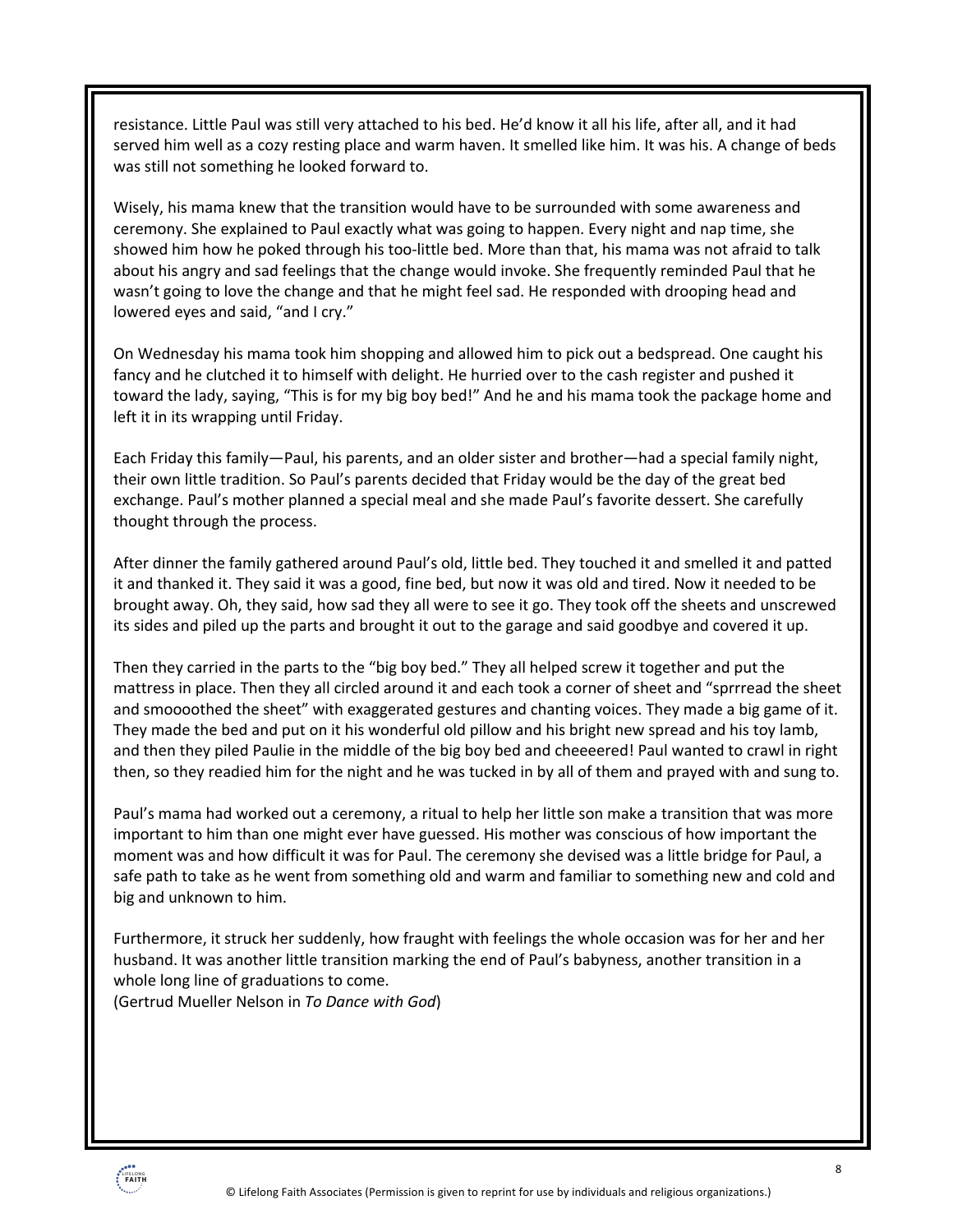# Graduation and Beyond

Julie and her peers at All Saints were called forward during worship to receive a blanket as a high school graduation gift from the congregation. These were not just any blankets; each young person's name was embroidered on one corner, and a symbol of the cross and the words All Saints appeared on the other.

As the blankets were wrapped around the shoulders of Julie and each graduate, a blessing was given: "The arms of the congregation are wrapped around you as you go out into the world. This blanket is a reminder of our love for you, and that you are covered in God's grace and wrapped in the arms of Jesus. You are God's child and marked with the sign of the cross forever." There wasn't a dry eye among those assembled during this service, which is a highlight of the year for the congregation. But there was also a twinkle in the eye of the small group of wise elders known as the "Cut Ups," whose experienced hands and hearts lovingly contributed their time, talents, and prayers to making each blanket.

But this is not the end of the story. In the fall, Julie wrote to me:

Dear Linda,

Months have passed since I graduated and left for college. I want to thank you for coordinating the graduation milestone. The blanket lies on the end of my bed. It does more than add color to my room and keep me warm. The adjustment to college has not been easy, finding new friends and freedom from the watchful eyes of my parents—and you! Every time I have a tough decision to make about what to do or how to fit in, all I need to do is look at the blanket and I remember who I am and whose I am. I am reminded of all who care and pray for me.

Gotta go! Love, Julie (Written by Linda Staats)

## Walking with Mary and Joseph

On this December evening, children of every age process down Twenty-Fourth Street (in the Mission District of San Francisco), some with lighted candles in hand and others carrying on their shoulders statues of Mary and Joseph. Each Advent, the young and the old enact the story of Joseph seeking lodging for his young wife, Mary, who is weary from travel and heavy with child. For nine nights in a row, children and adults assume the identity of the weary couple or of the innkeepers, processing around the inside of the church or throughout the neighborhood, moving from one designated site to the next. This is the beloved ritual of *Las Posadas*.

At each station, an ancient exchange is repeated. Those playing the role of Joseph approach the inn, knock on the door, and say in a loud voice, "En nombre del cielo, buenos moradores, dad a unos viajeros posada esta noche" ("In the name of heaven, good innkeepers, give these travelers rest for the night"). From inside, a chorus of voices responds, "Aqui no es meson sigan adelante; yo no abrir no sea algun tunante" ("This is not an inn; move on—I cannot open lest you be a scoundrel"). As Joseph moves from one inn to the next, the innkeepers grow angry and even threaten violence, while the night grows colder and the young couple's weariness turns to exhaustion. "Venimos rendidos desde Nazareth yo soy carpintero de nombre Jose" ("We are tired traveling from Nazareth; I am a carpenter named Joseph"),

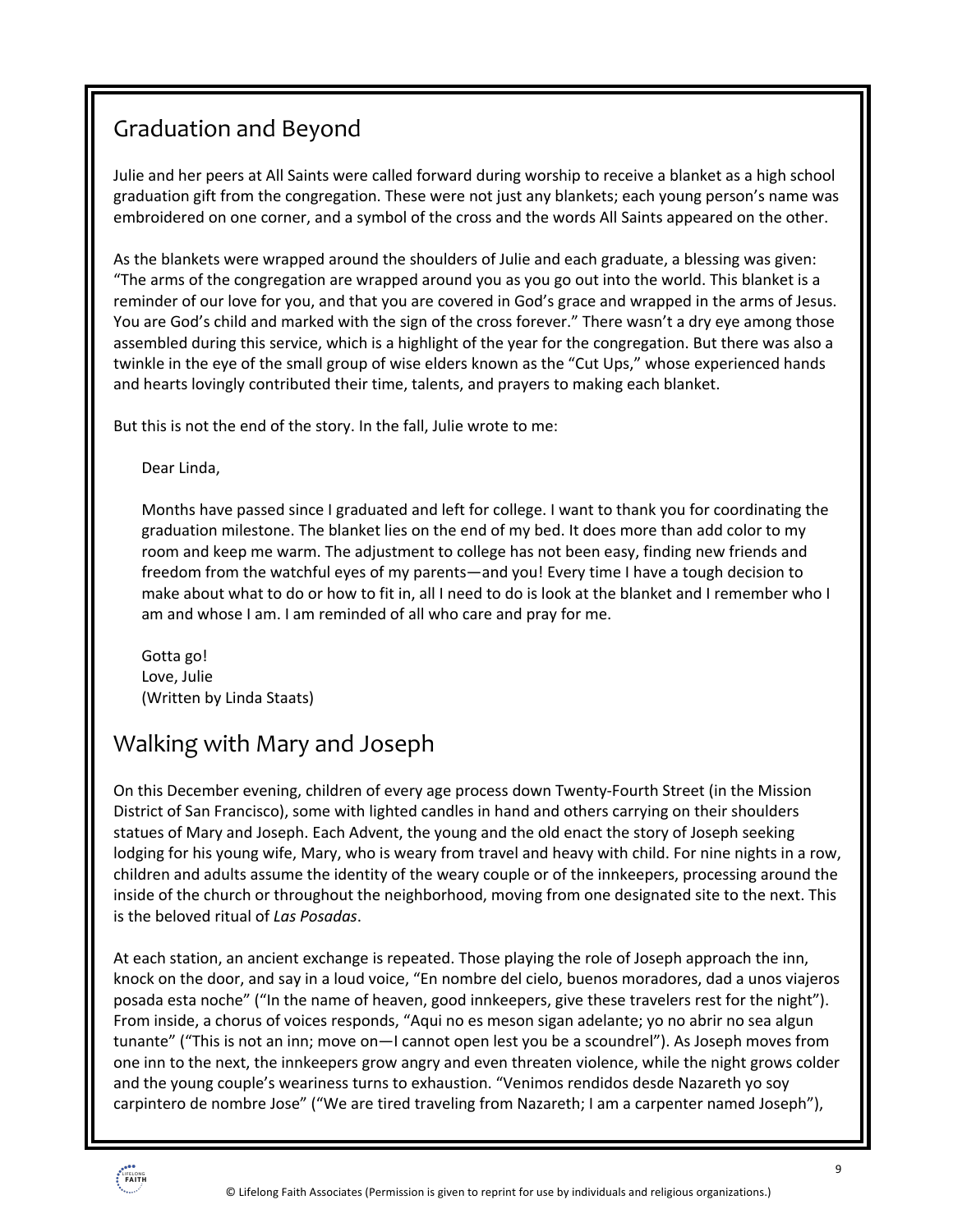the anxious husband implores. Finally, he even reveals his wife's true identity, begging for *posada* (lodging) for just one night for la Riena del Cielo, the Queen of Heaven—to no avail.

For eight days, the scene is reenacted. Finally, on the ninth day, the eve of Christmas, Joseph's request moves the heart of an innkeeper, who offers the young couple all that he has left—a stable. Yet the stable is enhanced by the love with which the innkeeper offers it, and this humble place becomes the birthplace of Jesus. In an outpouring of joy and festivity, those gathered on the final night celebrate the generosity of the innkeeper and the posada given to Mary and Joseph in song and dance, food and drink. Candy and treats from the piñata shower the children, and the community recalls anew how the stranger at one's door can be God in disguise.

(Ana Maria Pineda, "Hospitality," in *Practicing Our Faith*)

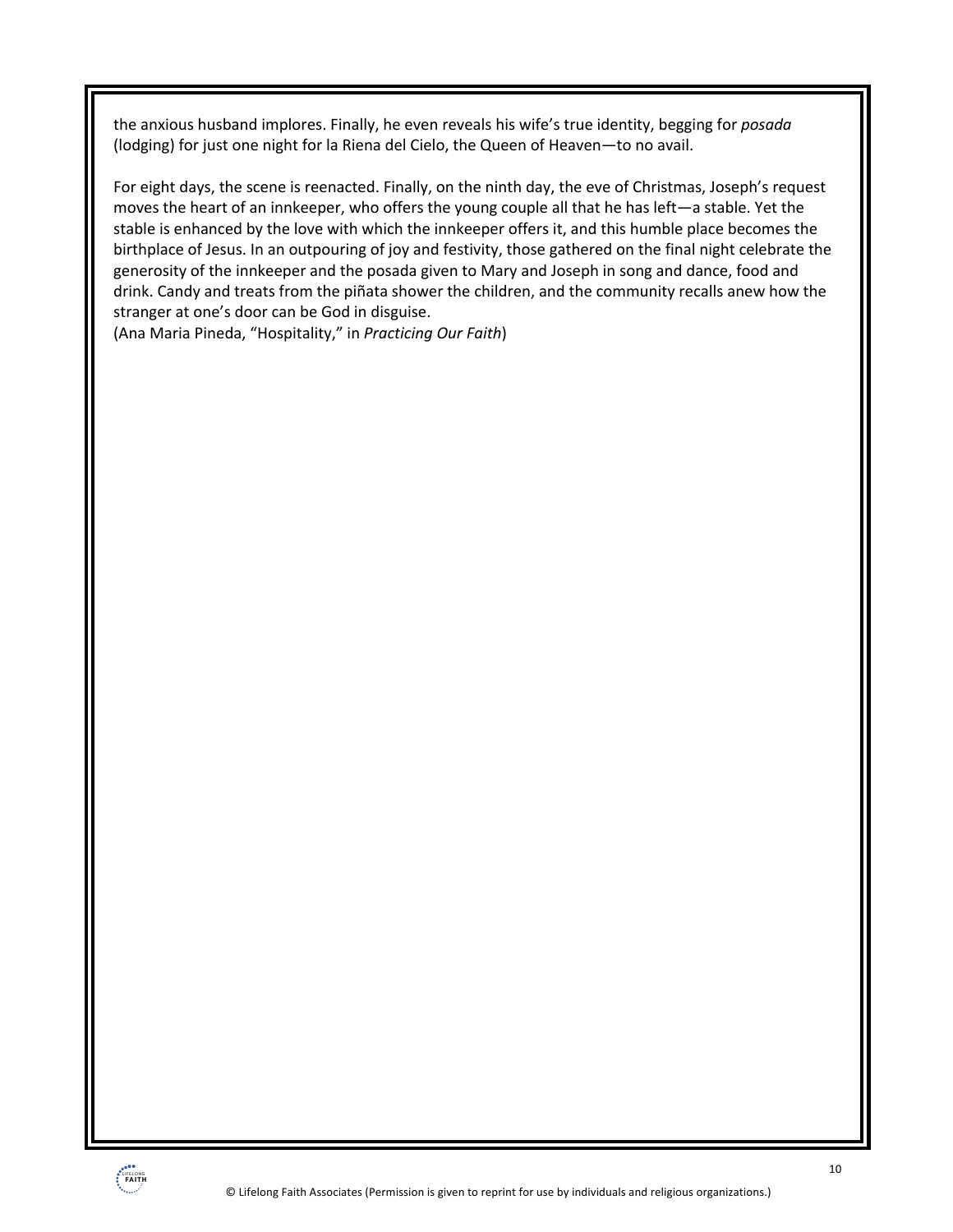# Activity 2. Rituals in Our Lives

### Plan

Present or review the "Rituals in Our Lives" Activity with the group.

Ask people to complete the reflection questions on the "Rituals in Our Life" worksheet. Families can work together on the activity. Invite people to share their experiences of celebrating in small groups. Remind people that this is a storytelling experience so be sure to give each person/family time to share their story without interruptions or discussion.

## Activity

Today is a day for celebration, no matter what your religion or your culture. Learn to celebrate today: celebrate the fact that you are alive, that you are breathing, that you have friends, family, and spiritual guides in your life. (Margaret Neylon, *An Angel a Day*)

*Life is meant to be celebrated in all its many forms. God created the earth in generosity and love, to be a place of goodness: "God saw everything that he had made, and indeed, it was very good"* (Genesis 1:31).

In the broadest sense, every moment of life is an opportunity for celebration. Certainly, the big moments—a birth, reception of the sacraments, graduation, a promotion, becoming a citizen, retirement, anniversaries—are all times we are accustomed to celebrate. Even the end of life is an opportunity to celebrate, as we take time to be grateful for the life of the one who has died, recognizing how that person graced our lives with their presence and fulfilled a special purpose in the world.

We celebrate life through rituals, be they simple or complex. Some rituals occur daily—in the morning, before and after meals, or at bedtime—while others come along weekly, yearly, or once in a lifetime. Rituals celebrate special days, such as Christmas and birthdays, as well as the more routine times in life. They celebrate life as well as loss.

How do you celebrate life through rituals? Reflect on the following questions:

- $\blacklozenge$  What are some of the rituals you already practice—in your daily life, on a seasonal basis, or for special occasions? What are some of your family or household rituals?
- $\triangleq$  How do I, alone or with my family, mark holidays and holy days?
- $\blacklozenge$  What celebrations were important to you as you were growing up? Which of these would you like to continue and how can you do this?
- $\triangleleft$  How do you experience God through rituals?

Celebration connects us to our deepest levels of humanness, and helps us form community with one another. It allows us to transcend our ordinary experiences, blending our physical nature with the cosmological whole. As we celebrate, we allow ourselves to experience a range of emotions that express who we are and what we are in God's creation—joy, sorrow, longing, pain, hope, gratitude, grief, guilt, wonder, and generosity, for example. Through this expression, we can create a safe environment and an appropriate forum for sharing those emotions that are often kept inside as we go about our lives.

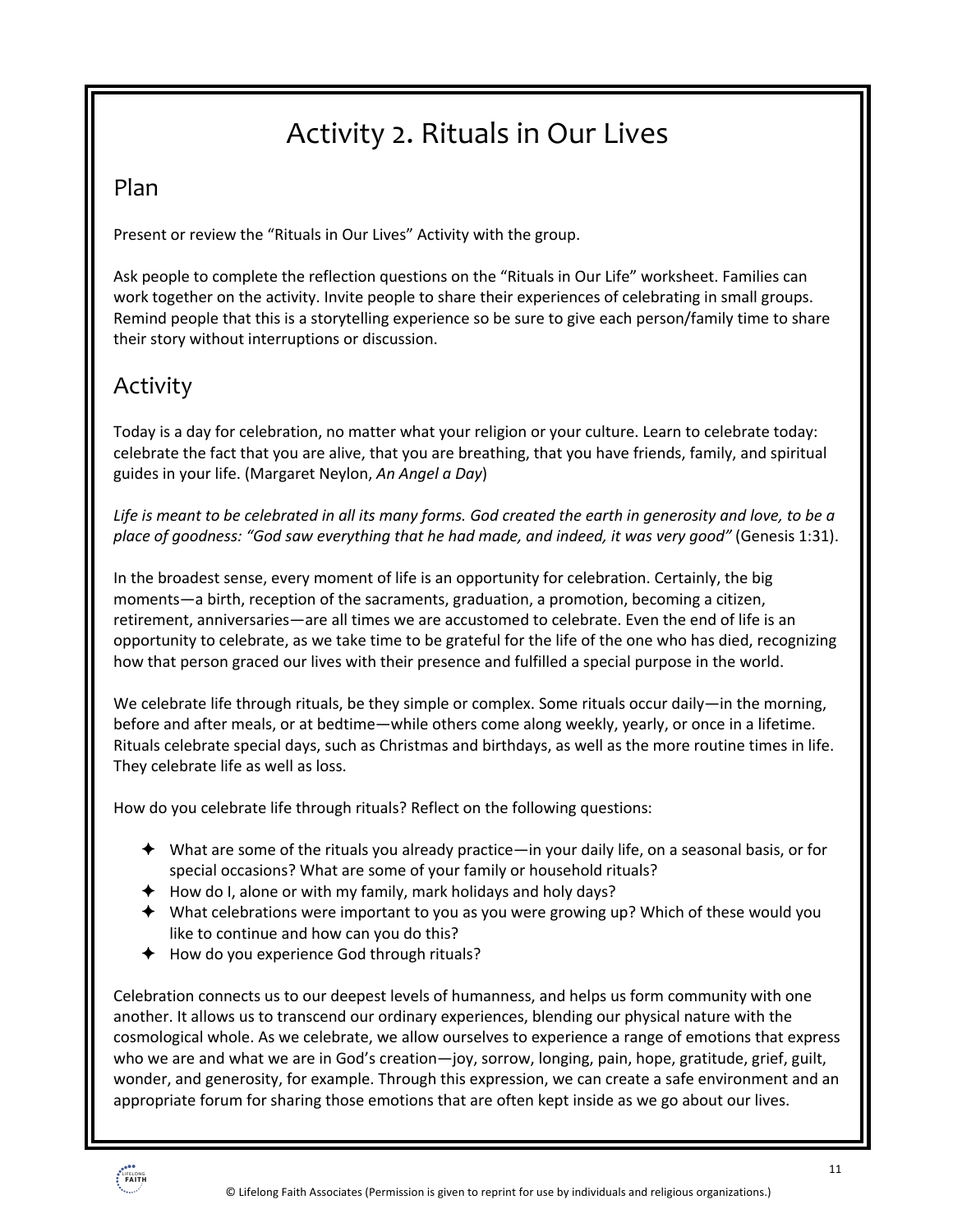| <b>Rituals in Our Life</b>                                                                                                                                                 |  |
|----------------------------------------------------------------------------------------------------------------------------------------------------------------------------|--|
| What are some of the rituals you already practice-in your daily life, on a seasonal basis, or for<br>special occasions? What are some of your family or household rituals? |  |
| How do I, alone or with my family/household, mark holidays and holy days?                                                                                                  |  |
|                                                                                                                                                                            |  |
| What celebrations were important to you as you were growing up? Which of these would you like to<br>continue, and how can you do this?                                     |  |
| How do you experience God through rituals?                                                                                                                                 |  |
|                                                                                                                                                                            |  |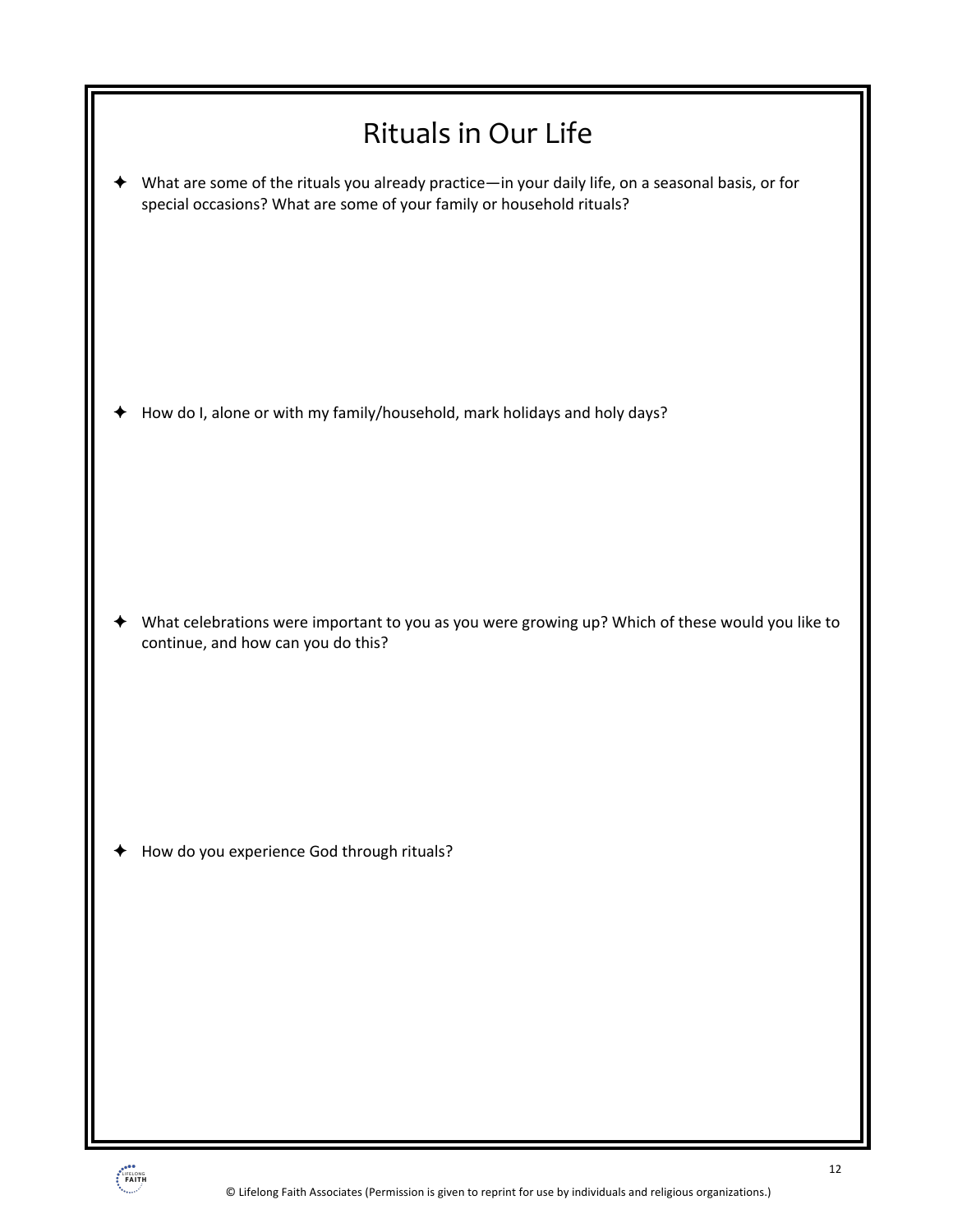# Activity 3. The Christian Practice of Celebrating Life

#### Plan

The Activity essay presents several examples of celebrating rituals in the Bible. Create a presentation, illustrated with photos of the content, that includes reading the key biblical passages and presenting the commentary. Be sure to use the quote from Payden and Loving at the end of the essay.

- 1. Ecclesiastes 3:1-2, 4-7, 10-13 (A time to…)
- 2. Deuteronomy 30:19-20 (Choose life)
- 3. Leviticus 16:29-34 (Day of Atonement)
- 4. John 2:1-11 (Wedding Feast at Cana)
- 5. Luke 15:22-24 (Prodigal Son)

Conclude your presentation with small group discussion using the following questions. Give people an opportunity to think about the questions and then invite people to share their responses.

- $\blacklozenge$  What insights about celebrating life did you gain from the biblical examples?
- $\triangle$  Can you think of other examples of celebrations in the Bible?
- ! How do you see God at work through these biblical celebrations? How do people experience God through these celebrations?

### Activity

*For everything there is a season, and a time for every matter under heaven:*

*a time to be born, and a time to die;*

*a time to plant, and a time to pluck up what is planted;*

- *a time to weep, and a time to laugh;*
- *a time to mourn, and a time to dance;*
- *a time to throw away stones, and a time to gather stones together;*
- *a time to embrace, and a time to refrain from embracing;*
- *a time to seek, and a time to lose;*
- *a time to tear, and a time to sew;*
- *a time to keep silence, and a time to speak;*

*I have seen the business that God has given to everyone to be busy with.…I know that there is nothing better for them than to be happy and enjoy themselves as long as they live; moreover, it is God's gift that all should eat and drink and take pleasure in all their toil.* —Ecclesiastes 3:1-2, 4-7, 10–13 (NRSV)

Christianity is a joyful religion, and celebration provides us with the most tangible way to express that joy. But the roots of our celebration go back to our Hebrew forebears. Just before he dies, Moses tells the Israelites to "choose life," to love and obey the Lord and prosper in the Promised Land.

*I am now giving you the choice between life and death, between God's blessing and God's curse, and I call heaven and earth to witness the choice you make. Choose life. Love the Lord your God, obey* 

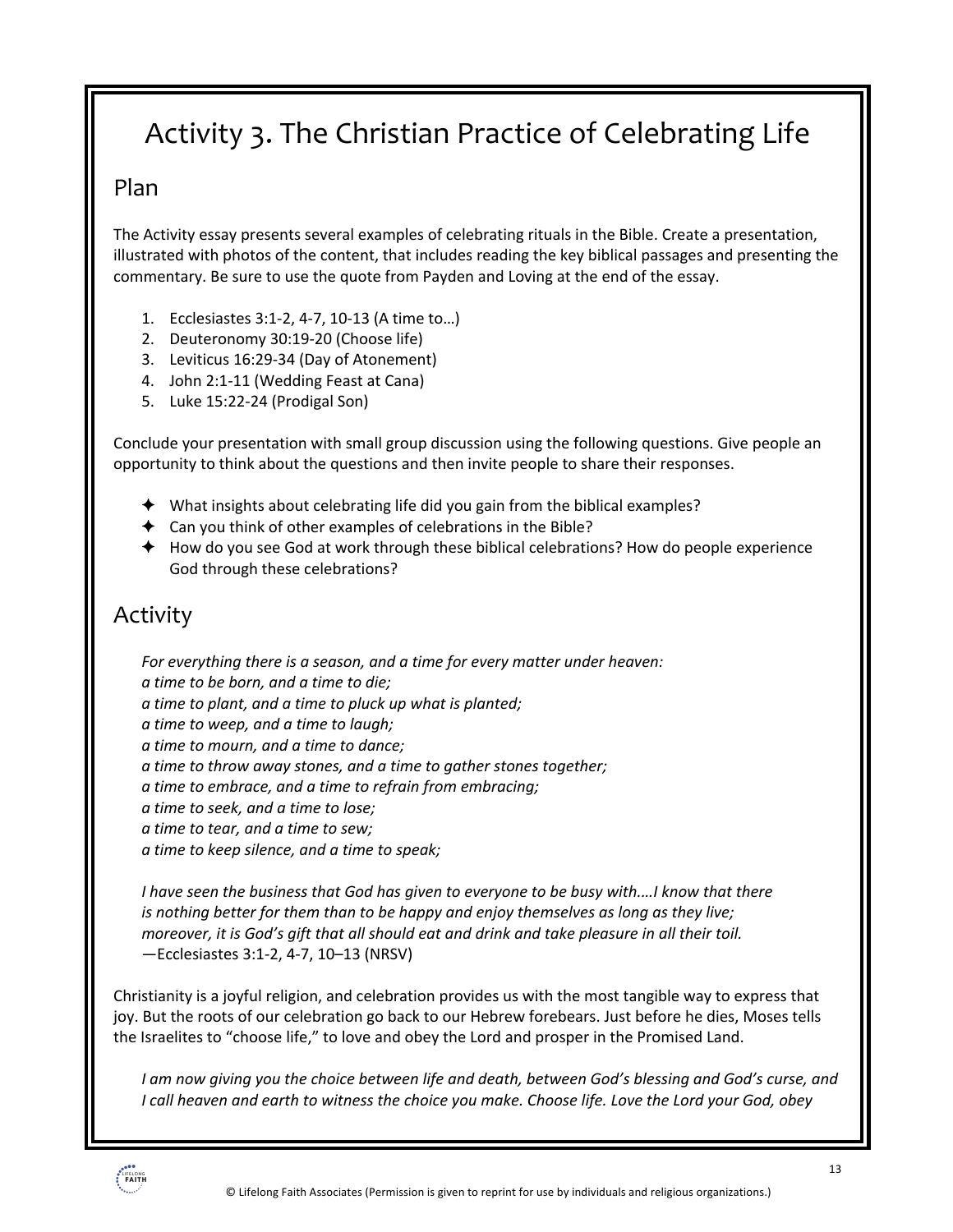*him and be faithful to him, and then you and your descendants will live long in the land that he promised to give your ancestors, Abraham, Isaac, and Jacob.* (Deuteronomy 30:19–20)

To choose life is to celebrate life. It is accepting all that comes with being alive and human, the good with bad, the work and play, the fast and feast, the ordinary and extraordinary. Our faithful living acknowledges our awareness of God's presence among us and helps us respond to God's gracious gifts to us, given as they have been since the time of the creation of the world.

Judaism was—and is—a highly ritualistic religion. Our Jewish forebears used Scripture and seasonal celebrations to remind them of their identity as God's chosen people. From dietary laws to mandates about work and worship, Hebrew law proscribed the practices that Jews were to live by if they were to be faithful to God. In the Book of Leviticus, the content of which is almost entirely rules for rituals and practices, the ritual for observing the day of atonement is described:

*On the tenth day of the seventh month the Israelites and the foreigners living among them must fast and must not do any work. On that day the ritual is to be performed to purify them from all their sins, so that they will be ritually clean.…The High Priest, properly ordained and consecrated to succeed his father, is to perform the ritual of purification. He shall put on the priestly garments and perform the ritual to purify the Most Holy Place, the rest of the Tent of the Lord's presence, the altar, the priests, and all the people of the community. This ritual must be performed once a year to purify the people of Israel from all their sins.* (Leviticus 16:29–34)

Many of our Christian rituals have their roots in Jewish practice. For example, Jesus' last supper took place when he was gathered with the apostles at the Seder supper, part of the annual Passover celebration. Jesus used this occasion to give new meaning to the ancient Passover ritual. From that point on, it was to be a commemoration of his passion and death: "Do this in memory of me."

Jesus' first miracle, turning water into wine, took place during a celebration, a wedding feast in Cana (John 2:1–11). At the conclusion of the story we read that when Jesus "was in Jerusalem during the Passover festival, many believed in his name because they saw the signs that he was doing" (John 2:23).

One of the best examples of the place of celebration in Christian practice comes in the parable of the prodigal son. The father, who represents God the Father, rejoices that his son has returned, and says to his servants:

*"Quickly, bring out a robe—the best one—and put it on him; put a ring on his finger and sandals on his feet. And get the fatted calf and kill it, and let us eat and celebrate; for this son of mine was dead and is alive again; he was lost and is found!" And they began to celebrate.* (Luke 15:22–24)

"Ritual and prayer put us in touch with the transcendent nature of the divine. Time set aside for ritual and tradition gives us sanctuary from daily struggles and routine. The words, symbols, and actions of rituals provide tangible ways of expressing the intangible mystery of life and death. We are able to act out what is of ultimate value in our lives. Traditions connect us to our history and give direction to our present and future. Ritual and tradition help us to interpret the meaning and purpose of life. Celebrations move us through times of change and transition. They offer a perspective about life's journey. Ritual and tradition help to form our identity as God's people. They tell us who we are and what God intends for us." (Deborah Alberswerth Payden and Laura Loving in *Celebrating at Home: Prayers and Liturgies for Families*)

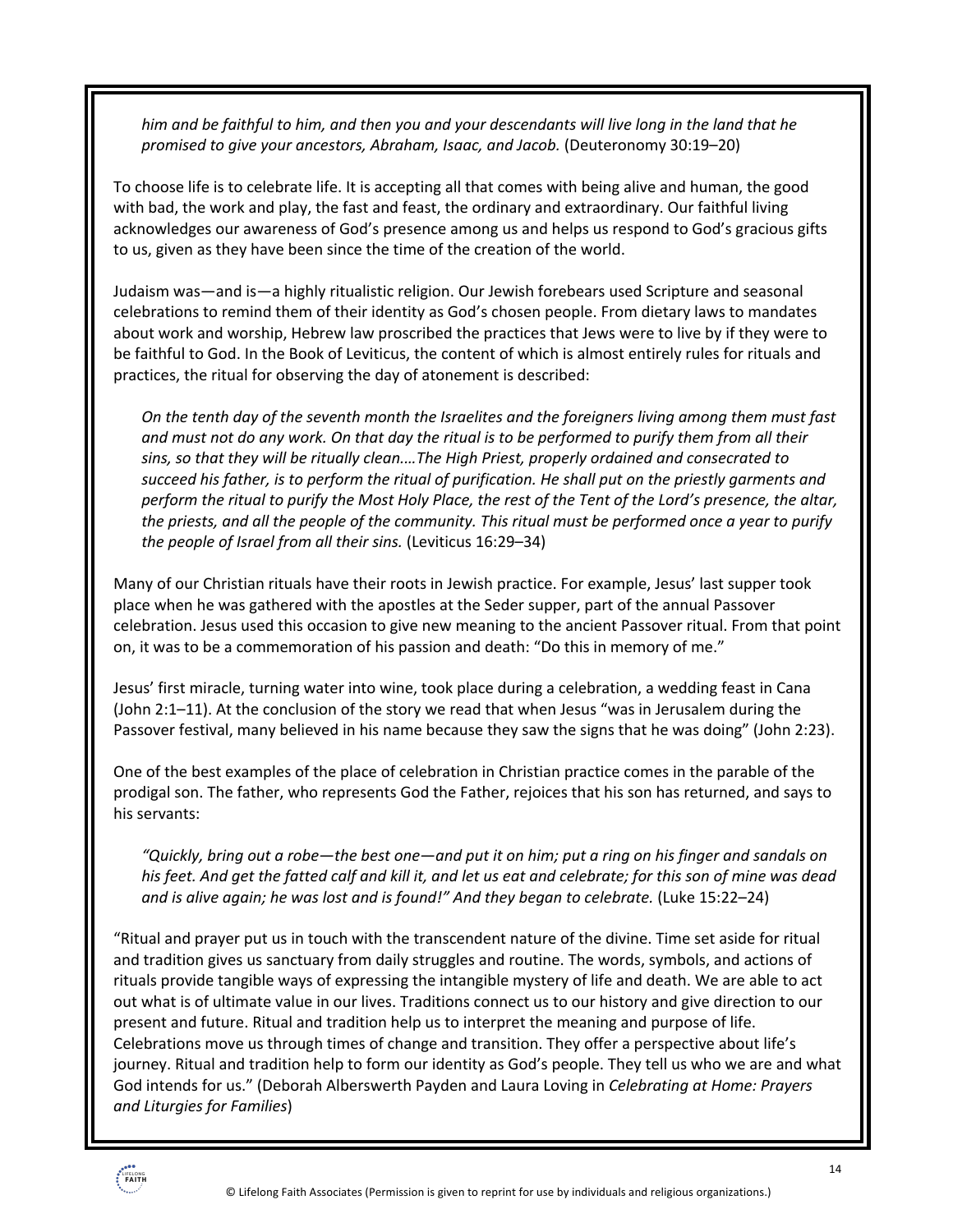# Activity 4. Celebrating Life through Rituals: Daily, Seasons, Life Transitions & Milestones

The "Celebrating Life through Rituals" Activity serves as a guide for helping people celebrate rituals for each daily, the seasons of the church year, and transitions and milestones. The goal of this Activity is to give people direct experiences of ritual celebrations and the opportunity to create their own ritual celebration.

Three types of ritual celebrations are presented in the essay: **daily ritual**, **seasonal ritual** (liturgical year or calendar year), and **life transition and milestone**. In Activity #1 you celebrated a simple ritual from one of these three categories. In this part of the session you will offer two more ritual experiences, so that participants experience all three types. Be sure to present the type of ritual you conduct in the opening and the content from the essay in the Activity.

Guide all of the participants in groups through the following process. For the ritual the group experienced at the opening of the session, present the understanding of that type of ritual and then explain each element of the ritual celebration. (Note: If you group is large, you might want to conduct this part of the session in smaller groups by dividing the group into 2 or 3 groups and assigning them to separate rooms. It will help with the demonstration and design experience.)

#### Process

- 1. Present the introduction and example.
- 2. Present the variety of Daily Rituals and the example.
- 3. Conduct a Daily Ritual celebration.
- 4. Conclude by reviewing other types of Daily Rituals*.*
- 5. Present the variety of Seasonal Rituals.
- 6. Conduct a Seasonal Ritual celebration.
- 7. Present the variety of Transition and Milestone Rituals.
- 8. Conduct a Transition and Milestone Ritual.

A great resource for Milestones is Milestones Ministry (https://milestonesministry.org). There are several examples of their milestones online in Celebrating Life section of Lifelong Faith.

# Activity

Nurture your rituals and they will provide sustenance to your family all your life. Chances are, your best rituals will outlive you, sending your love into generations to come. Bend yourself to the honest hard work of ritual, and the bountiful crop you harvest will be joy. (Meg Cox in *The Heart of the Family*)

# Celebrating Rituals

Rituals are the daily patterns and practices that help us celebrate life. Whether ordinary or extraordinary, rituals keep us rooted to what is necessary to life. How we rise in the morning and

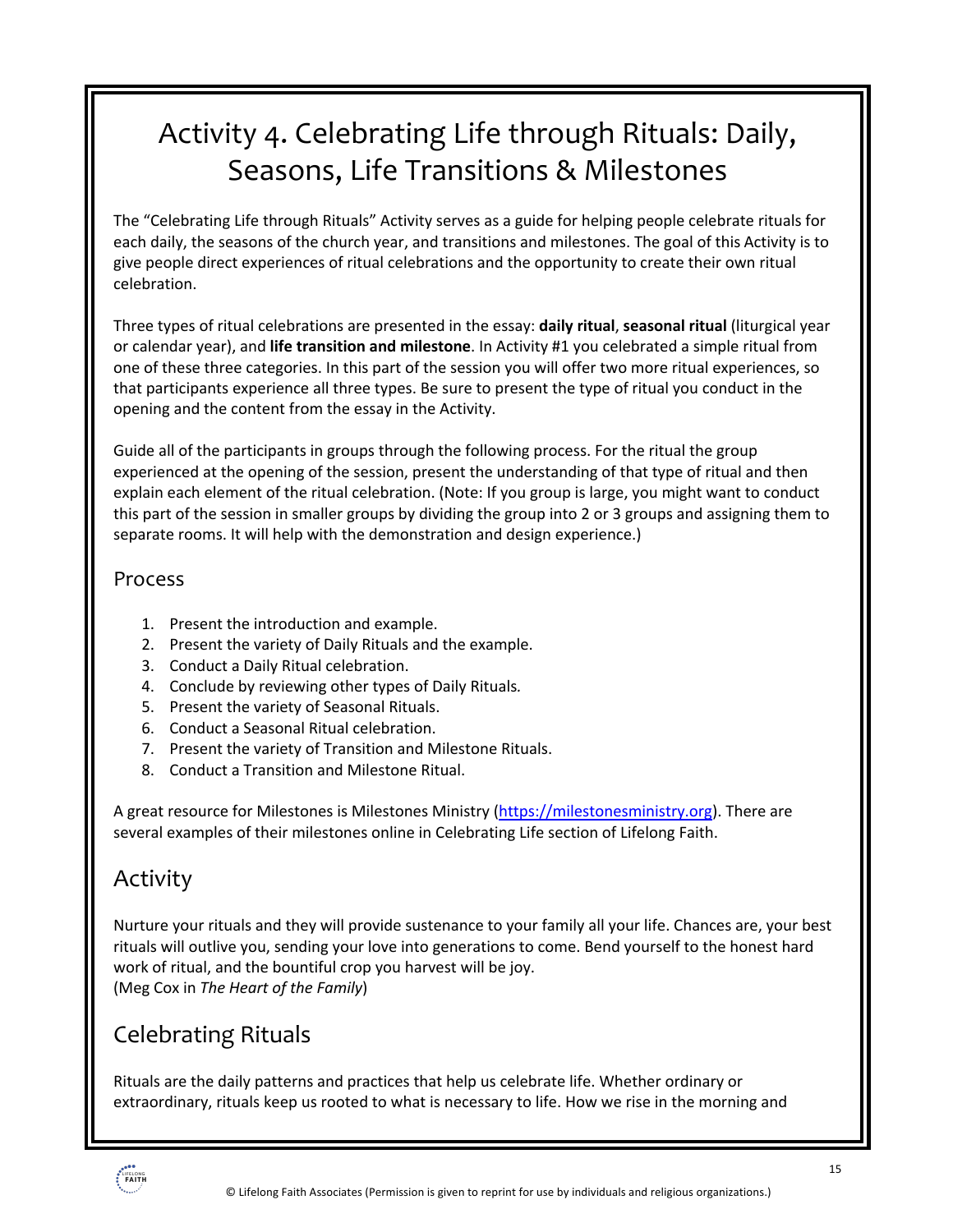prepare for our day; the way we eat, or don't eat, meals: our routines of work or school; the activities we take part in outside the home: all of these establish the signs of our lives and our living.

"Rituals help us to say yes to life's experiences, unify and give meaning to life, maintain and transmit our faith, cope with life, and transform life." (Peter Young in *Celebrate Life: Rituals for Home and Church*)

Ritual helps shape our celebrations, giving them form and function within the course of our lives. Rituals are as simple as having a cake and singing "Happy Birthday" on one's special day or serving a favorite meal when an important project is completed, or as complex as a wedding day or funeral celebration. Bedtime prayers, regular family talks, the way we get ready for work or school in the morning, even walking the dog are all common ritual experiences that give meaning and purpose to our lives.

The form that a ritual takes comes from its purpose. Our simplest daily rituals happen without much, if any, planning or thought. Rituals for special occasions, however, require time to prepare, usually with others.

Celebrations and rituals can be done alone, but often we celebrate with others. Orchestrating these occasions, however, isn't always easy, as this writer relates.

After the holidays were over, on New Year's Day, I was sitting at the breakfast table in a stupor. My husband asked if I was all right. "I'm exhausted," I answered. "I'm totally exhausted." He looked puzzled. "Why do you do this to yourself every year?" I have to admit that part of what I do around the winter holidays seems almost involuntary, innate. It's as if I'm driven by the ancient need to mark the darkness of winter with my little bit of light.

My answer to my husband's question is that I believe one of the most important things I can do while I'm on this planet is honor those I love through celebrations, and the older I get, the more I believe it.

I believe that in this world there is and always has been so much sadness and sorrow, so much uncertainty, that if we didn't set aside time for merriment, gifts, music and laughter with family and friends, we might just forget to celebrate altogether. We'd just plod along in life. As my family's "designated celebrator," I may be tired and I may not have done all I set out to do, but I believe that this year, I celebrated the ones I love, and I hope with all my heart that I celebrated them well. (Melinda Shoaf, "The Designated Celebrator," in *This I Believe*, www.npr.org)

# Celebrating Daily Rituals

Rituals throughout the day help us to recognize and celebrate God's presence each day. Daily rituals provide stability and regular touch points with God. Think about the many opportunities in your daily family life for celebrating a ritual of faith:

- $\triangleleft$  Prayer in the morning
- $\blacklozenge$  Table blessings (before and after meals)
- $\triangle$  Telling or reading and discussing Bible stories and how they relate to everyday life
- $\blacklozenge$  Blessings for leaving times (school, activities, work, a date)
- $\blacklozenge$  Times of decision-making, thanksgiving, joy, sorrow, failures and successes

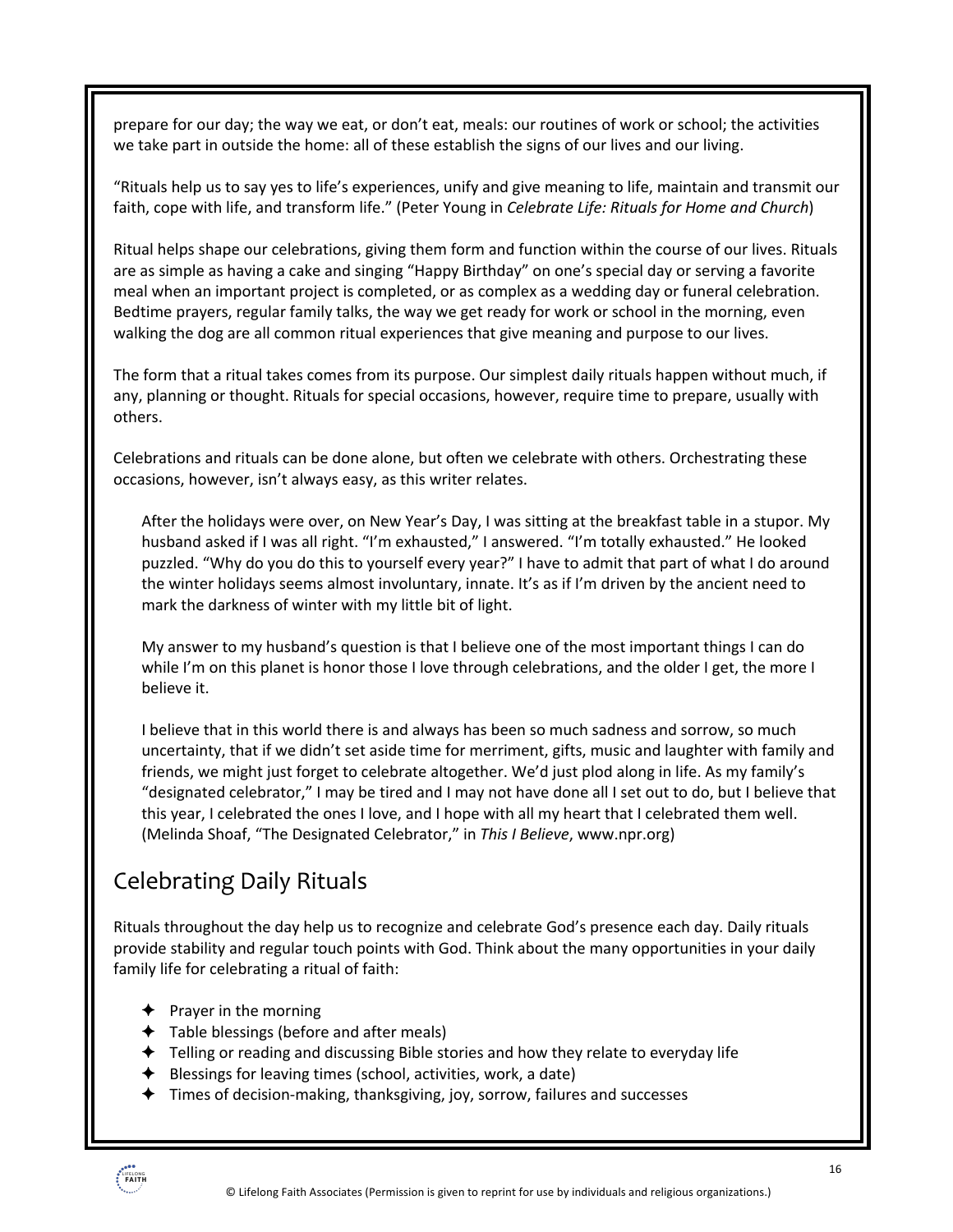- $\triangleq$  Times of accomplishment (improved grades, a new job, sports or music achievement)
- $\triangleleft$  Times of forgiveness and healing
- $\triangleleft$  Bedtime rituals: prayers, stories, blessings

Daily rituals do not have to be complicated. They can occur during any time of day, whenever you feel the need to transcend the mundane.

Standing at the kitchen sink, we can garner all kinds of wisdom. We have plenty of opportunities to practice mindfulness, doing dirty dish after dirty dish. Recently, I've begun practicing a new ritual at the kitchen sink, one I adapted from Rachel Naomi Remen's book, *My Grandfather's Blessings*. She adapted it from a ritual a Tibetan nun taught her.

Each morning I take a small empty bowl and fill it slowly to the brim with running water. As the water fills, I reflect on the particulars of my life, for example, the people with whom I share my time, my health, the problems in my life, my skills and strengths, my disappointments and successes, my worries, gifts, limitations, my home and family, possessions, and my history as a human being. As the bowl fills, I open my heart unconditionally to what the day will bring.

When the bowl is full I set it on a shelf above the sink, where I can see it throughout the day. There it reminds me of all I have been given in my life. At the end of the day, I empty the bowl and turn it upside down until the next morning, offering a prayer of gratitude for the blessings of the day. (Denise Roy in *My Monastery Is a Minivan*)

Here are some ideas for rituals you can do with your family. Most can be adapted to suit your particular situation, whether you are a family of ten or just one.

- ! *Family meal*: Commit to a family meal at least one night each week. The meal can be as simple or as fancy as you would like; the point is to spend time together enjoying food and conversation. And please, no TV during this meal!
- ! *Celebrate the seasons*: Plan a special activity for the first day of every new season. Notice changes in weather and patterns of nature. Make a meal from the foods of the season.
- ! *Make a birthday book*: Each year on each family member's birthday, fill a few pages of a scrapbook with photographs, greeting cards, lists of favorite things, names of friends, special events of the year, and other notable info. Have the birthday person write down a few thoughts about this day.
- ! *Donation day*: Put out a jar into which everyone can throw their spare change. Set aside a day either once a month or a few times a year—where you gather together, count the money, and decide to whom you would like to donate it.
- ! *Ceremonial bath*: Once a month or so, take the time for a relaxing bath in the evening for you, as well as your children. Use a nice bath oil, or bubbles for the kids, and simply take the time to enjoy being in the water.
- ! *Explore ethnicity*: Designate a meal every so often where you try out a different ethnic cuisine, whether it's something you make yourself or get from a restaurant; Mexico, China, Italy, or India are good places to start. As a family, look up the country whose food you are featuring, and learn a few things about the people and culture.
- ! *Have a "first" fest*: A child's first haircut, a visit to a new doctor, the opening of Little League season, a new job for Mom or Dad, or a first date are all occasions to celebrate. Take some pictures of the occasion, write down some thoughts and comments about the event, collect a few momentos, and put them all in a special album where you can keep a record of all your family's "firsts."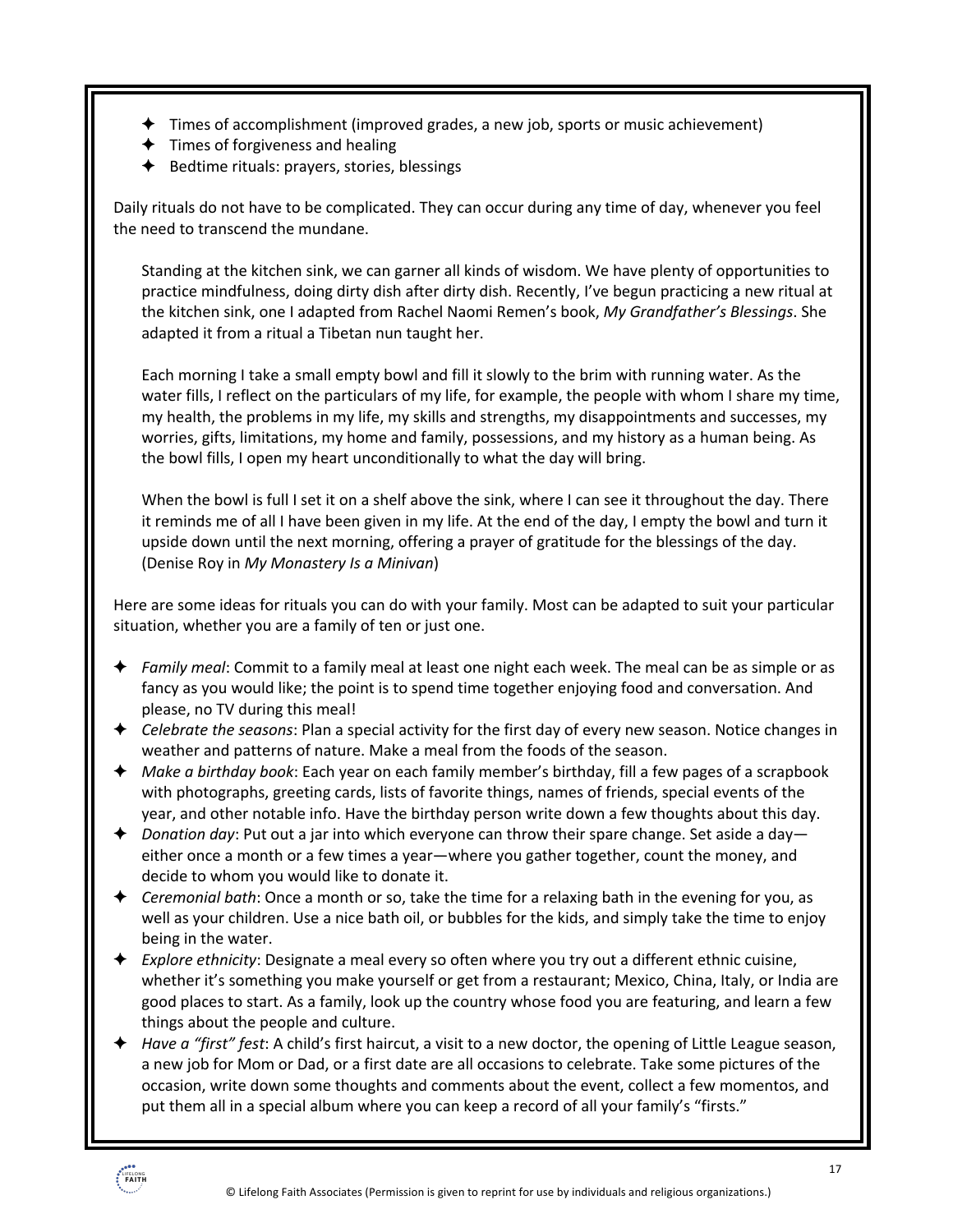- ! *Nature day*: Once a week or so, take time to go outside and celebrate nature. Take a long walk, go to a nearby park, ride bikes, or simply play outside together. Look for shells along the shore, bugs in the woods, or interesting foliage in the park—even in your own yard or neighborhood. And don't let the rain or snow stop you from enjoying all the beauty of God's creation.
- ! *Embrace quiet time*: Ideally once a day, but at least once a week, take some time to sit quietly with your family. Practice deep breathing by having everyone inhale slowly, briefly hole their breath, then exhale slowly.

(Adapted from Barbara Biziou, "The Power of Family Rituals," *Parents* magazine.)

# Celebrating Seasons of the Church Year

The Christian church provides us with a framework for understanding who we are as a community of believers. The seasons of the church year walk us through the life and ministry of Jesus Christ, and call us to discipleship in today's world. Each church season—Advent, Christmas, Epiphany, Lent, Easter, and Ordinary Time—is filled with particular stories, songs, images, colors, and festivals. Centering our lives on the church year is a powerful reminder of our identity as disciples of Christ From Sunday to Sunday, day in and day out, from season to season, from holy day to holy day, we are called to be God's people.

The possibilities for celebrating the seasons of the church year at home are numerous. For example, one household's ritual for Advent involves creating and displaying an Advent wreath. Prior to the evening meal, the house is darkened. One person lights the first candle on the wreath and reads a short Advent Scripture passage and prayer. Each week an additional candle is lit, and the light around the table grows. In this way the household prepares for the coming of the Messiah at Christmas.

Each season offers opportunities for celebrating rituals at home:

- $\triangleleft$  Advent: daily Advent prayers, daily Scripture readings, Advent wreath
- $\triangleq$  Christmas: blessing for the Christmas meal, prayer while sharing Christmas gifts
- $\triangleq$  Lent: Ash Wednesday prayer and simple meal, blessing a lenten cross or altar, daily lenten prayers and Scripture readings, a Holy Week seder meal, Holy Week Scripture readings

Reflect on celebrating the seasons of the church year in your life.

- $\triangleq$  How do you currently celebrate the seasons of the church year?
- $\blacklozenge$  What are new possibilities for celebrating the seasons of the church year?
- ◆ How can you introduce new church year celebrations into your household?

## Celebrating Life Transitions and Milestones

"There are significant times of transition in our lives. Some of these transitions happen on a yearly basis. Others occur only occasionally, while still others happen only once in a lifetime. These occasions of transition and accomplishment are important to recognize. We cannot forget that God's presence is with us in all of these events. We need to set aside opportunities to affirm an individual's gifts and achievements, to celebrate the joys of life, and to accept the struggles and disappointments we face. In doing so, we recognize the presence of God in all times in our lives." (Deborah Alberswerth Payden and Laura Loving in *Celebrating at Home: Prayers and Liturgies for Families*)

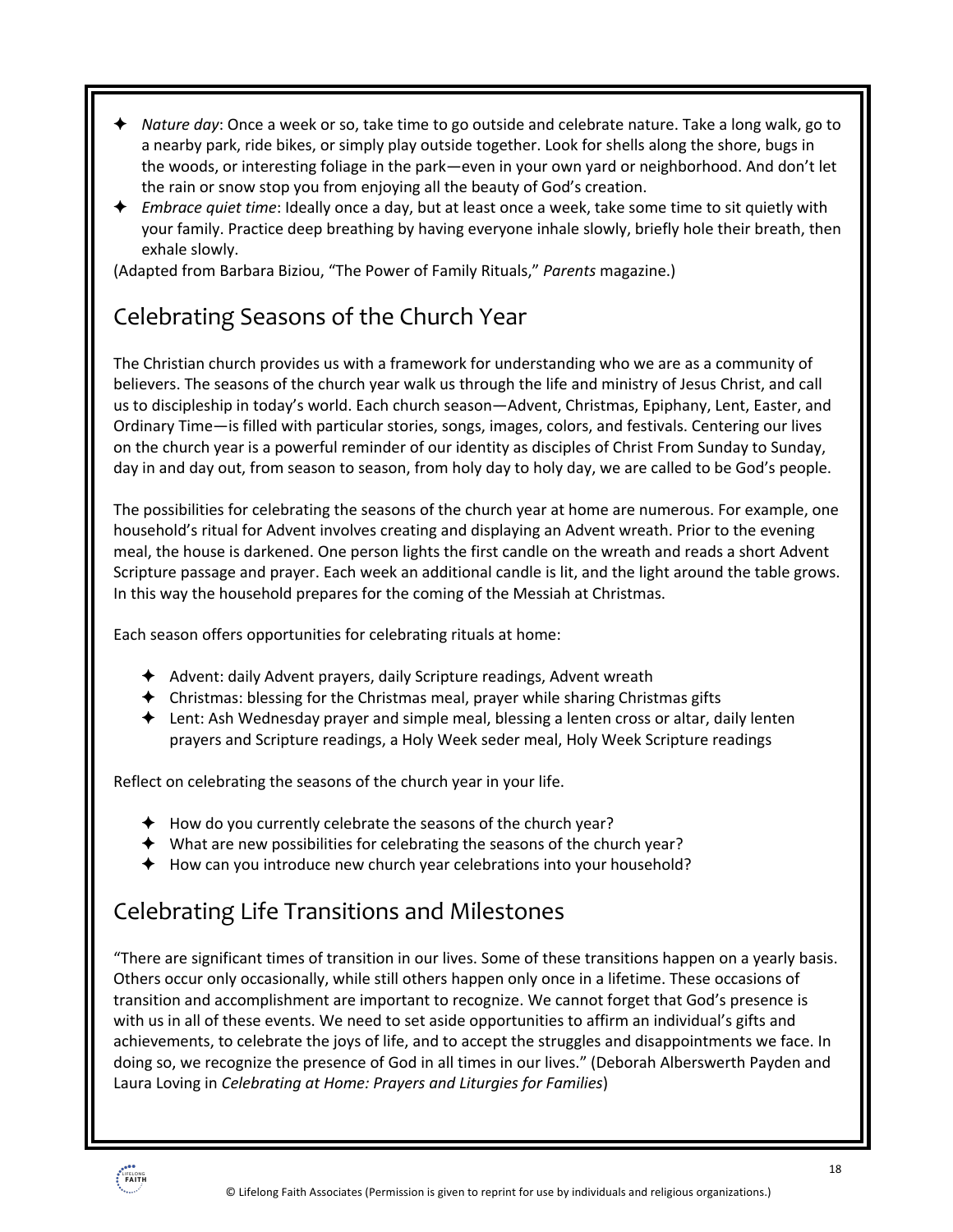A faith milestone is a marker along life's journey that says, "This is something important, and God is here too." It's a time to pause, to celebrate, to share the joys and sorrows, to give and receive support, to reflect on where and how we have found God in our story. We can begin today being deliberate about looking for opportunities to name and claim God's presence in the new and changing times in our lives.

What are faith milestones?

- ! There are milestones we celebrate in the life of our *faith community*—baptism, baptism birthdays, receiving a first Bible, starting Sunday school, learning to pray, first communion, confirmation, a mission trip, wedding, funeral.
- ! There are milestones that are part of the *yearly rhythm* of our life together—birthdays, anniversaries, Mother's Day and Father's Day, graduations, family gatherings, holidays, vacations, starting school.
- ! There are milestones that rise up in our *daily* life together—getting a new pet, burying a pet, celebrating a pregnancy or birth or adoption, getting a driver's license, grieving the anniversary of the death of a beloved friend or family member, starting a new job, leaving home for college or the military or work, moving into a first house or moving Grandma into assisted living.

Reflect on milestones and life transitions in your life

- $\triangle$  How do you currently celebrate transitions and milestones?
- $\blacktriangleright$  What are new possibilities for celebrating life transitions and milestones?
- $\triangle$  How can you introduce new rituals for life transitions and milestones into your household?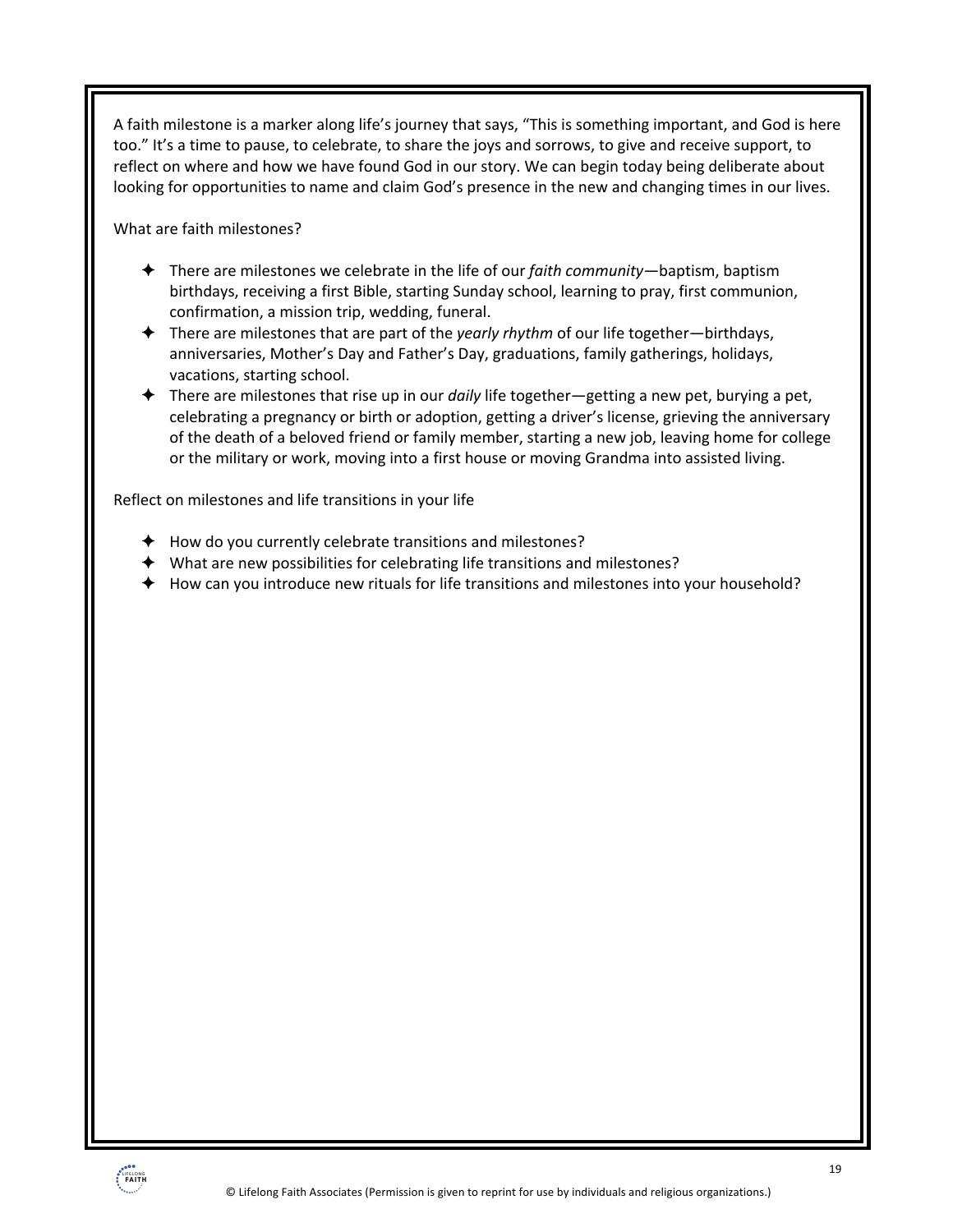# Activity 5. Creating a Ritual Celebration

In the spirit of TV cooking shows conduct a demonstration of how to create a ritual celebration with the example of your own celebration, while people create their own version of the celebration for their personal use.

#### Preparation

- 1. Choose an occasion or event in advance that will apply to your participants. Keep this simple so that the demonstration is easy to conduct.
- 2. Collect the resources that you will need in advance.
- 3. Prepare materials that the participants will need, e.g., a Bible, a hymnal or song list on the theme of your celebration.
- 4. Prepare a list of potential Scripture readings that people can use in creating their ritual for the occasion or event that you have selected.
- 5. Prepare a presentation that guides people through the demonstration with each step of the process and your ritual design.
- 6. Participants can use the worksheet, *Creating Your Own Ritual*, to record their work.

#### Process

- 1. Present the occasion or event that you have chosen and explain that everyone will create a ritual around this occasion or event.
- 2. Identify a central symbol for the celebration. Present the symbol(s) that you have chosen and ask the participants to identify a symbol(s) that will be central in their celebration.
- 3. Select an appropriate Scripture reading. Present the Scripture reading that you have chosen and ask the participants to select a reading that expresses the meaning of the event.
- 4. Find or create an opening prayer and blessing. Present your prayer or blessing and ask the participants to write a short prayer or blessing for their celebration.
- 5. Select music to sing or listen to. Play the song you have chosen and ask the participants to select a song that reflects the celebration.
- 6. Include any ritual actions or movement (gestures, hugs, blessing signs). Share your actions or movement and have the participants identify any ritual actions appropriate for their celebration.
- 7. Decorate the environment for the celebration (artwork, photos, candles). Share how you have or would decorate and then ask participants to develop ideas for decorating for their celebration.

#### Reflecting on the Experience

In small groups ask people to reflect on their experience of the ritual celebrations using the questions below.

- ! What did you learn about the Christian practice of Celebrating Life from this experience?
- $\triangleq$  How did you feel God's presence through these ritual celebrations?
- $\blacktriangleright$  Which ritual celebrations do you see yourself or family using at home?
- $\triangle$  How can you use what you learned about creating your own ritual in your own life?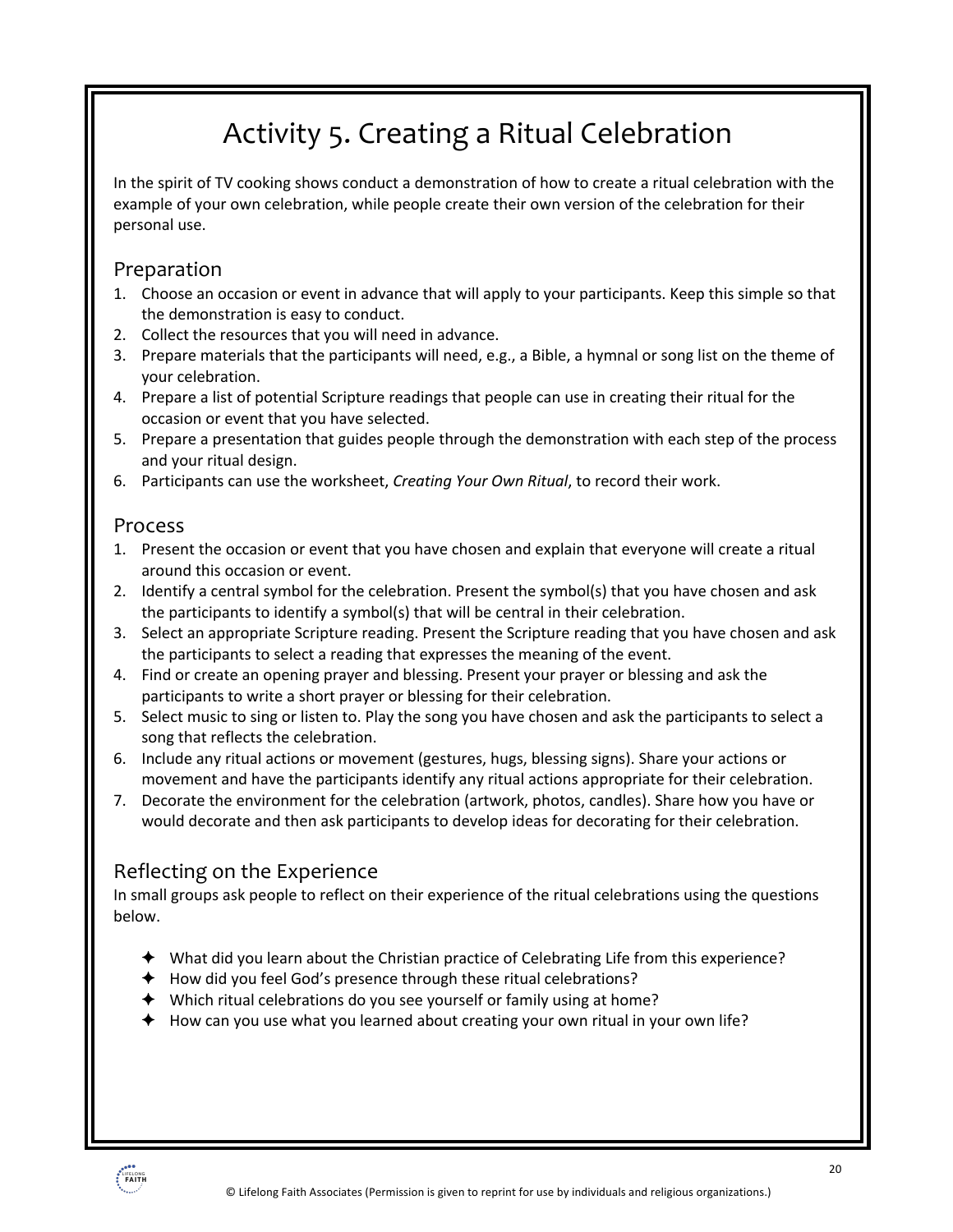# Activity

In her book *To Dance with God*, Gertrud Mueller Nelson outlines several key elements involved in creating special rituals for celebrations:

- $\triangleq$  a leader, someone to oversee and orchestrate the ritual
- $\triangleleft$  a theme that defines the moment
- $\triangleq$  a transitional event, marking a passage from one place to another
- $\triangleq$  a framework that gives the celebration a beginning, middle, and end
- $\blacklozenge$  models and resources, including our traditions, with which to build the content of the ritual
- $\triangleq$  tools for creating the celebration, such as music, gestures, works of nature, poems and prayers, creative activities, and so on.

Ritual is most meaningful when everyone is involved in planning for the ritual event. Regardless of age, everyone can play a role in planning for, and celebrating life through rituals. If celebrating ritual moments is new to you or your household, start small. Choose an event or occasion that marks a real turning point in your life and mark it with a simple but festive meal that includes a prayer or reading, reflection or storytelling, and a short blessing. Keep the sharing and ritual simple and straightforward. If the events you celebrate are central to your life, God's presence should not be too hard to identify. Do not force participation. Schedule the celebration for a time that is convenient for all family members. Make the experience as attractive as possible.

Plan your ritual celebration using this simple process:

- 1. Choose an occasion or event together.
- 2. Check with friends or your church community to see how others have structured rituals for the same occasion or event.
- 3. Decide on the components of your celebration:
	- Symbols (water, oil, cross/crucifix, art, bread, candle) or a milestone symbol
	- Scripture reading
	- Prayers and blessings
	- **Music**
	- Movement (gestures, hugs, blessing signs)
	- Environment (artwork, photos, tablecloth, plants).
- 4. Plan your celebration to fit your life, not the other way around. Involve each person in at least one element of preparation and celebration.
- 5. When you're ready, celebrate.

Music is a beautiful way to celebrate, and is a time-honored part of Christian rituals. Raising your voice in song as you go about the work of your day can make that work into a celebration. Teach your children to sing with you; it doesn't matter if your voice is not great or even if you can't carry a tune very well. Our song praises God in a most pleasing manner, as evidenced by over 600 references in Scripture.

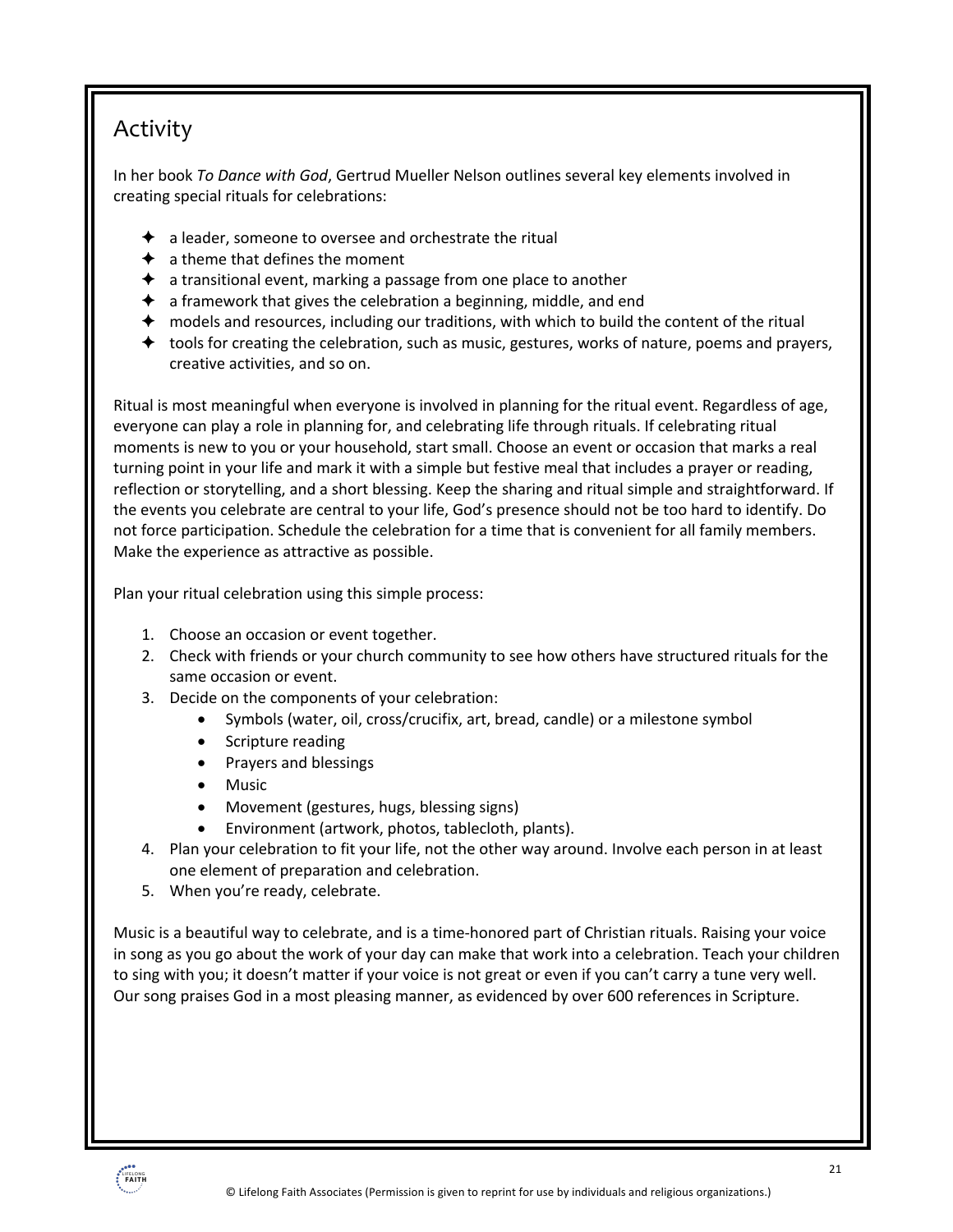# Creating Your Own Ritual

- Choose an occasion or event.
- ! Identify a central symbol for the ritual celebration (e.g., water, oil, cross, artwork, bread, candle).
- Select an appropriate Scripture reading that expresses the meaning of your ritual celebration.
- Find or create an opening prayer and blessing for your ritual celebration.
- $\triangleq$  Select music to sing or listen to that reflects the ritual celebration.
- ! Include any ritual actions or movement appropriate for your ritual celebration (e.g., gestures, hugs, blessing signs, anointing).
- Decorate your environment for the celebration (e.g., artwork, photos, candles).
- ! Involve each family member in at least one element of the ritual celebration.

**Celebrate**!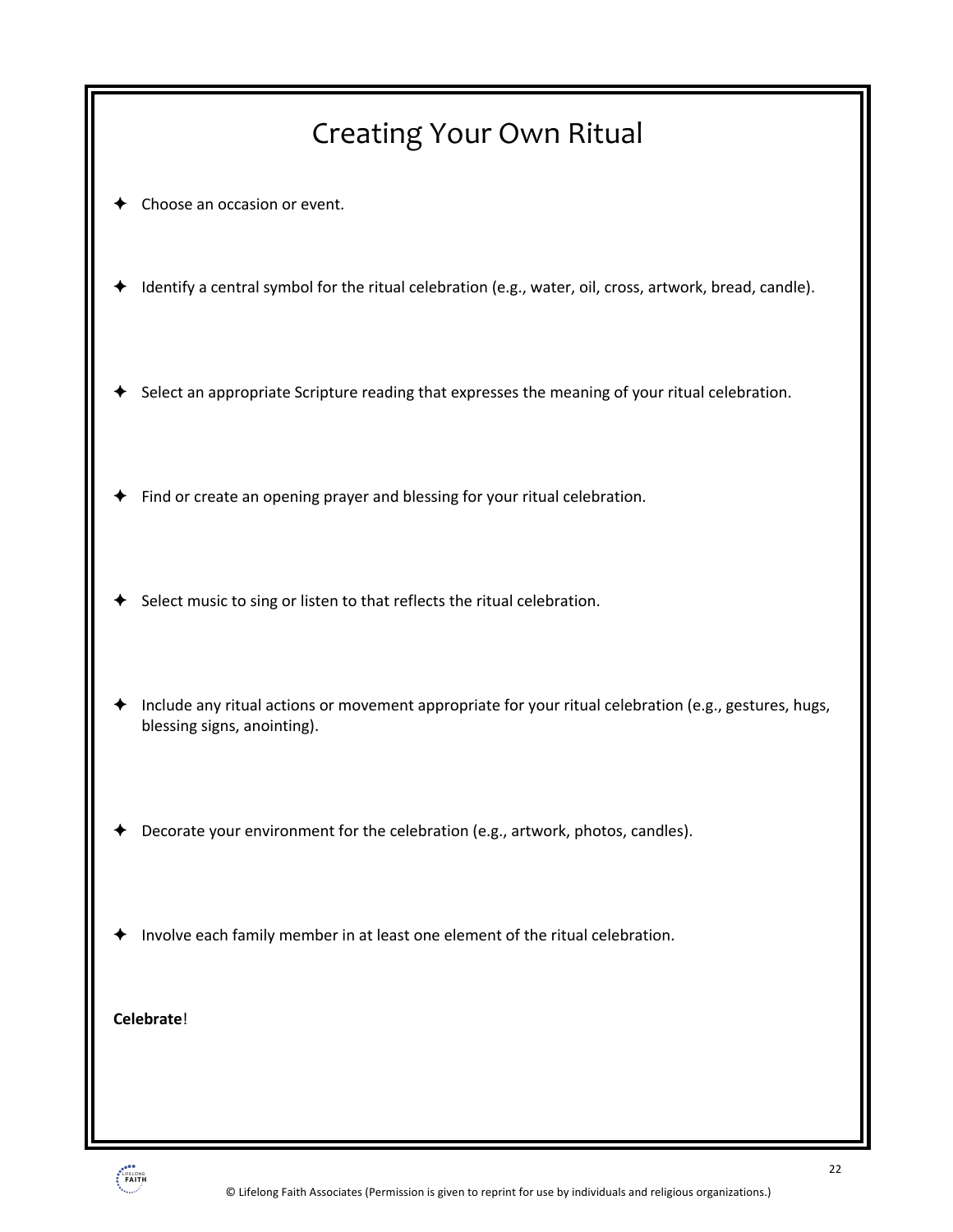# Activity 6. Living the Practice of Celebrating Life

Help people identify ways that they can integrate the Christian practice of Celebrating Life into their daily and yearly life by developing a daily rituals plan and a yearly rituals plan.

# Developing a Daily Rituals Plan

Review the variety of daily prayer rituals that can be part of an individual's or household's plan using the essay in Activity #5. Share with the group one or two examples of what a week of rituals might look like.

Give each individual or household time to create a daily rituals plan using the worksheet, *Developing a Daily Rituals Plan*. Review the two tasks:

- 1. Add all of the daily rituals of faith already present in your household now to your plan.
- 2. Identify new daily rituals you want to begin in your household and add them to your plan.

After people have created their plan, invite them to share with their group one or two current daily rituals and one or two new rituals they want to begin.

Tell people to put their plan on the refrigerator or prominent place in the house as a reminder of the types of rituals that are going to celebrate throughout the week.

## Developing a Yearly Rituals Plan

Review the variety of seasonal and milestone/transition rituals that can be part of an individual's or household's plan using the using the essay in Activity #5. Share with the group one example of year rituals plan might look like.

Give each individual or household time to create a yearly rituals plan using the worksheet, *Developing a Yearly Rituals Plan*. Review the two tasks:

- 1. Add all of your ritual celebrations to the calendar: church year seasonal celebrations, calendar year seasons, and milestones celebrations.
- 2. Identify new ritual celebrations that you would like to add to your yearly plan and write those in the appropriate month. Underline the new ritual celebrations.

After people have created their plan, invite each them to share with their group one or two current yearly rituals and one or two new rituals they want to begin.

Tell people to put their plan on the refrigerator or prominent place in the house as a reminder of the types of rituals that they are going to celebrate.

#### **Ritual Scrapbook**

Suggest to the group that they might want to begin a "rituals scrapbook" using drawings, photos, explanations, poems, and reflections (in digital or print format). Everyone can add to the book by sharing their feelings about the event or simply recording the who, what, when, where, and why of the event. This is a great way to pass on rituals to the next generation. It is also fun to see and read about them as time turns them into memories. They can do this in print or digitally.

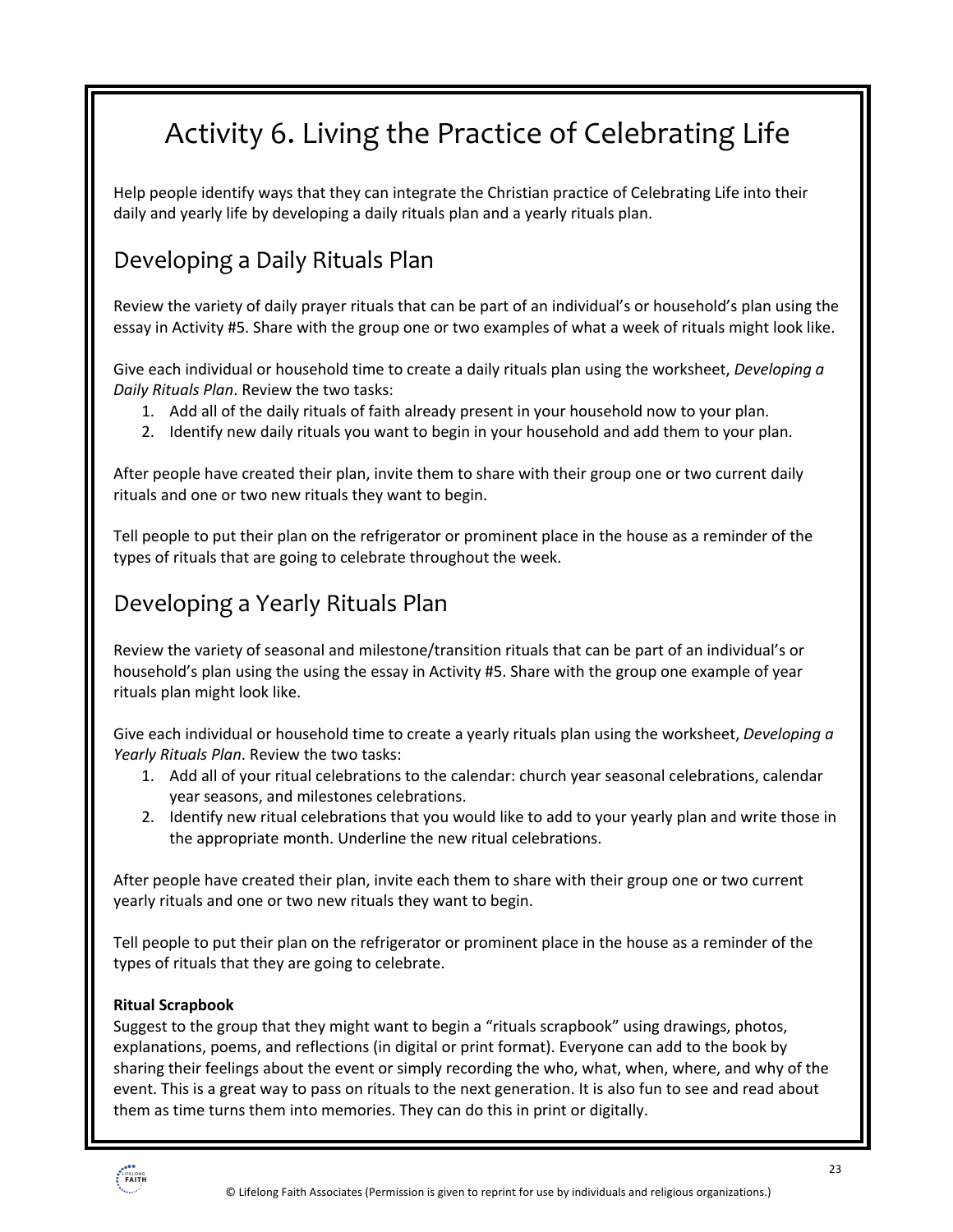| Creating a Daily Rituals Plan                                                                                                                                                                                                         |  |  |  |
|---------------------------------------------------------------------------------------------------------------------------------------------------------------------------------------------------------------------------------------|--|--|--|
| What are the daily rituals of faith already present in your household life now?<br>What are the possibilities for daily rituals of faith in your household life?<br>How can you introduce new daily rituals into your household life? |  |  |  |
| Daily Rituals Plan                                                                                                                                                                                                                    |  |  |  |
| Sunday                                                                                                                                                                                                                                |  |  |  |
| Monday                                                                                                                                                                                                                                |  |  |  |
| Tuesday                                                                                                                                                                                                                               |  |  |  |
| Wednesday                                                                                                                                                                                                                             |  |  |  |
| Thursday                                                                                                                                                                                                                              |  |  |  |
| Friday                                                                                                                                                                                                                                |  |  |  |
| Saturday                                                                                                                                                                                                                              |  |  |  |
|                                                                                                                                                                                                                                       |  |  |  |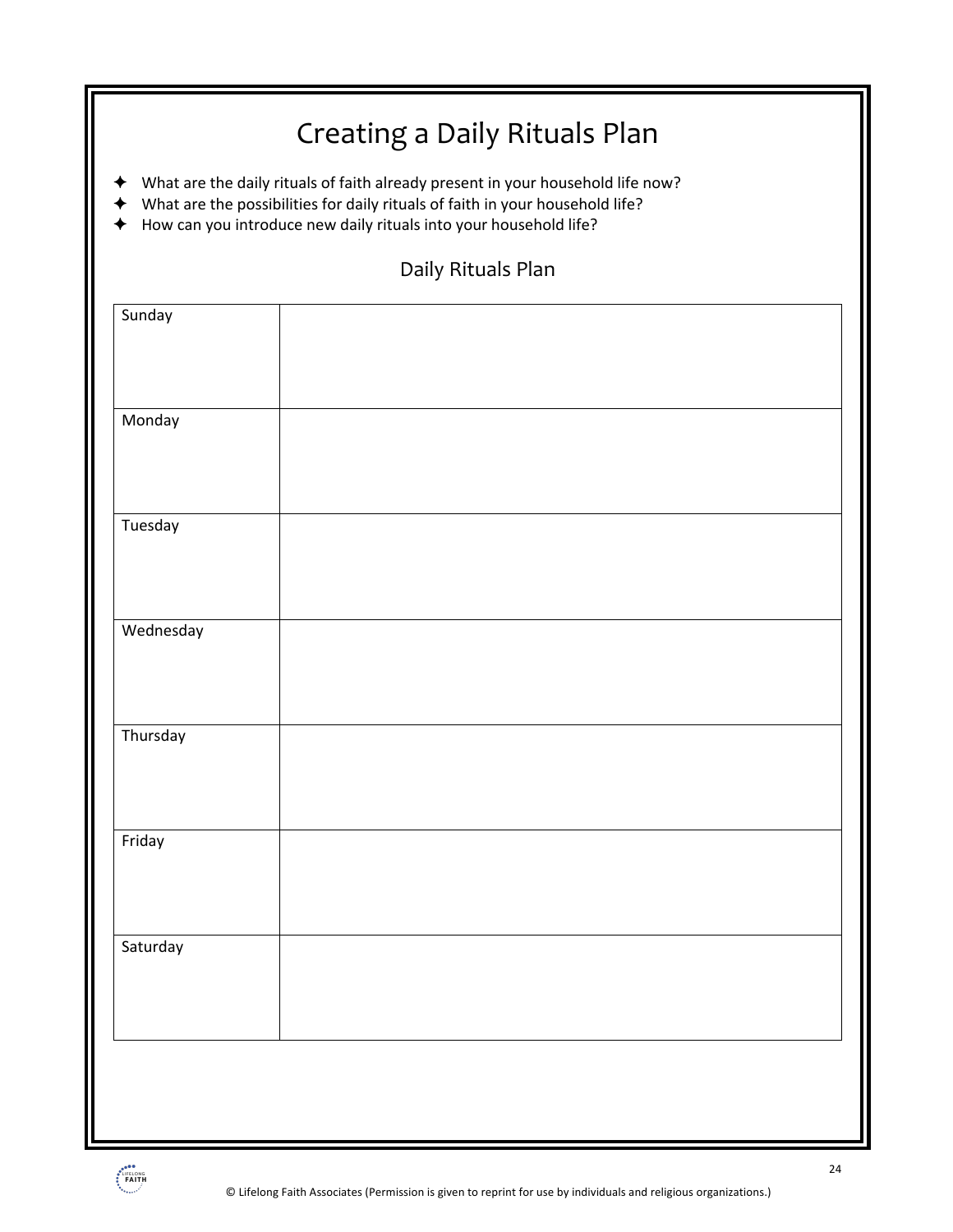# Developing a Yearly Rituals Plan

Think about the many opportunities for celebrating seasons of the church year, calendar seasons, and milestones. Identify rituals that are already a part of your life and new rituals that you can would like to incorporate into your year. Use the chart as a guide for planning your year. Add the dates for milestones.

| January   |  |
|-----------|--|
| February  |  |
| March     |  |
| April     |  |
| May       |  |
| June      |  |
| July      |  |
| August    |  |
| September |  |
| October   |  |
| November  |  |
| December  |  |

Begin a "rituals scrapbook" using drawings, snapshots, explanations, poems, and reflections. Everyone can add to the book by sharing their feelings about the event or simply recording the who, what, when, where, and why of the event. This is a great way to pass on rituals to the next generation. It is also fun to see and read about them as time turns them into memories.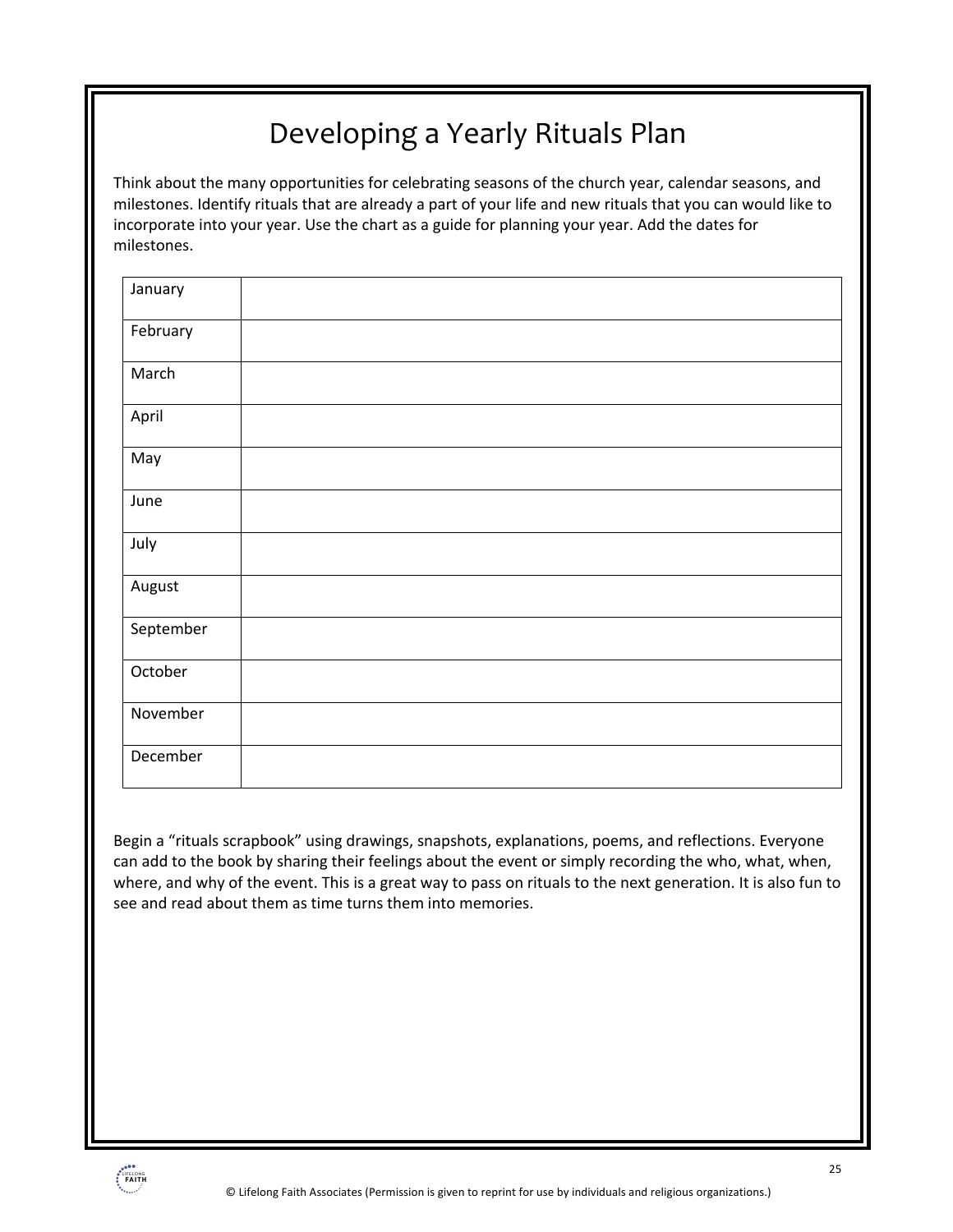# Prayers for Ritual Times

#### Blessings Before Meals

Lord God and giver of all good gifts, we are grateful as we pause before this meal, for all the blessings of life that you give us.

Daily, we are fed with good things, nourished by friendship and care, feasted with forgiveness and understanding.

And so, mindful of your continuous care, we pause to be grateful for the blessings of this table. (Pause for silent reflection)

May your presence be the "extra" taste to this meal which we eat in the name of your son, Jesus. Amen.

#### Birthday Prayer

*For this I was born, and for this I came into the world, to testify to the truth. Everyone who belongs to the truth listens to my voice.* (John 18:37)

God of all creation, bless N…, whose birthday we celebrate today. You gift us with life and talents, to enrich our lives and the lives of those around us. May this new year bring N… much joy and many blessings, and give him/her the opportunity to grow in your grace and love. Amen.

#### Anniversary Prayer

God of enduring love, we give thanks to you for (*Names of couple*), and the marriage they share. In a world where so much seems disposable and human relationships expendable, their marriage provides an example of mutual respect, endurance, and fidelity. We give thanks for the home they have made together, a home where love, grace, and forgiveness abound, and where hurt and brokenness are mended. A home where sacrificial love is made apparent; where children have been born and raised to be loving and compassionate. A home where hospitality abounds and visitors are made to feel welcome. Continue to be present and bless (*Names of couple*), O God. May future years be as rich and fulfilling as those that have passed. In the name of Christ, we pray. Amen.

(Deborah Alberswerth Payden and Laura Loving, *Celebrating at Home: Prayers and Liturgies for Families*)